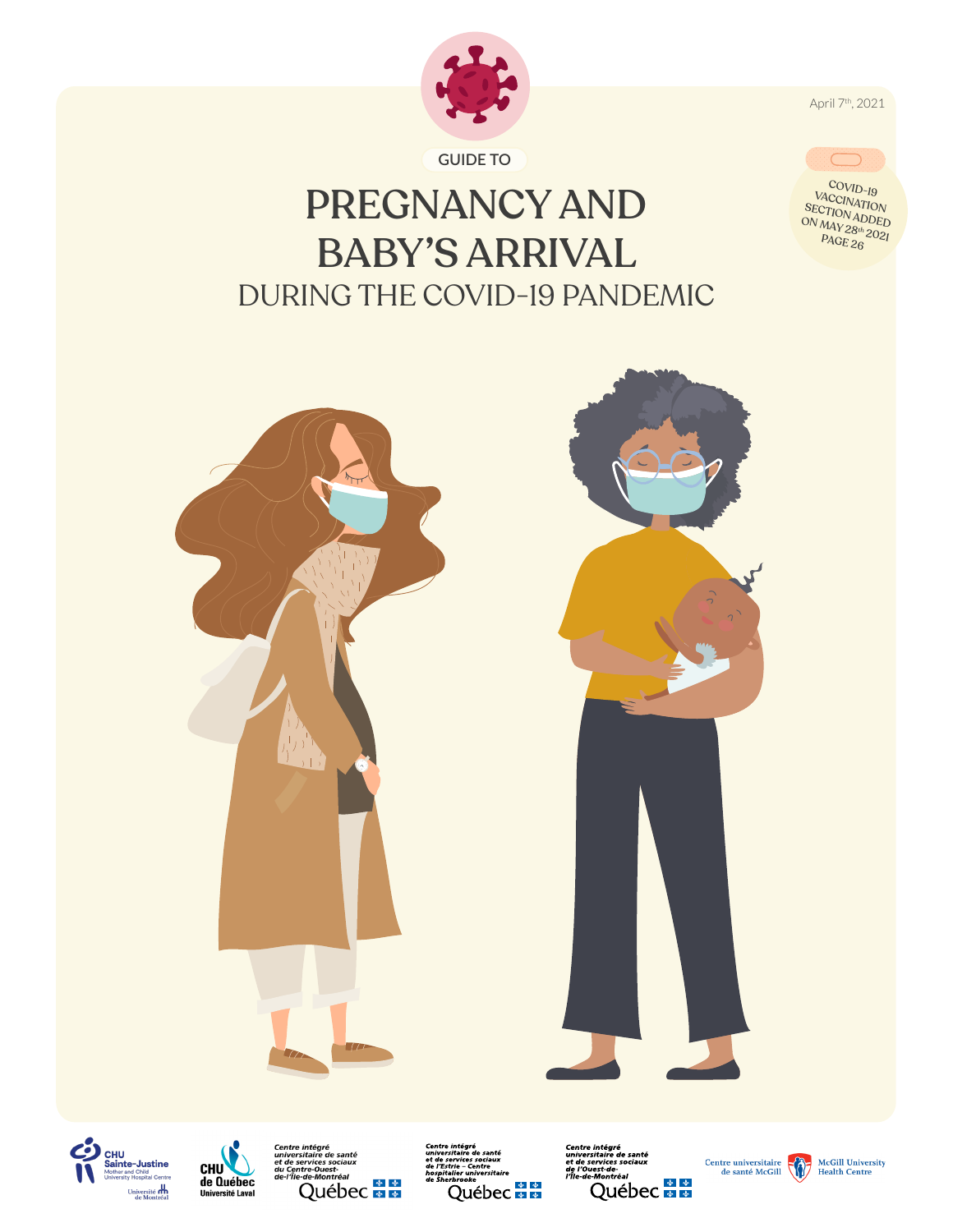A publication of CHU Sainte-Justine, CHU de Québec–Université Laval, CIUSSS de l'Estrie – CHUS, CIUSSS West-Central Montreal, McGill University Health Center and Montreal West Island Integrated University Health and Social Services Centre.

#### **Written by**

Marie-Line Bénard Cyr, CHU Sainte-Justine Mylène Cléroux-Perrault, CHU Sainte-Justine Valérie Samson, CHU Sainte-Justine

#### **Contributors**

Dre Annie Ouellet, CIUSSS de l'Estrie – CHUS Dre Chantale Vachon-Marceau, CHU de Québec–Université Laval Dre Gabrielle Cassir, Montréal West Island Integrated University Health and Social Services Centre Dre Isabelle Boucoiran, CHU Sainte-Justine Dre Judith Meloche, CHU Sainte-Justine Dre Karen Wou, McGill University Health Centre Dre Lucie Morin, CHU Sainte-Justine Dre Marie-Eve Roy-Lacroix, CIUSSS de l'Estrie – CHUS Nathalie Audy, CHU Sainte-Justine Nathalie Scott, CIUSSS de l'Estrie – CHUS Dre Roberta Shear, CIUSSS West-Central Montreal Sophie Perreault, CIUSSS de l'Estrie – CHUS Dre Suzanne Demers, CHU de Québec–Université Laval

#### **Revised by**

Anne-Julie Ouellet, CHU Sainte-Justine Dre Caroline Quach-Thanh, CHU Sainte-Justine

#### **Coordination**

Marie-Line Bénard Cyr, CHU Sainte-Justine Mylène Cléroux-Perrault, CHU Sainte-Justine

#### **Art direction** Evi Jane Kay Molloy, CHU Sainte-Justine

*Partial or full reproduction of this document is permitted provided that the source is mentioned.*

*\* Last update : April 2021*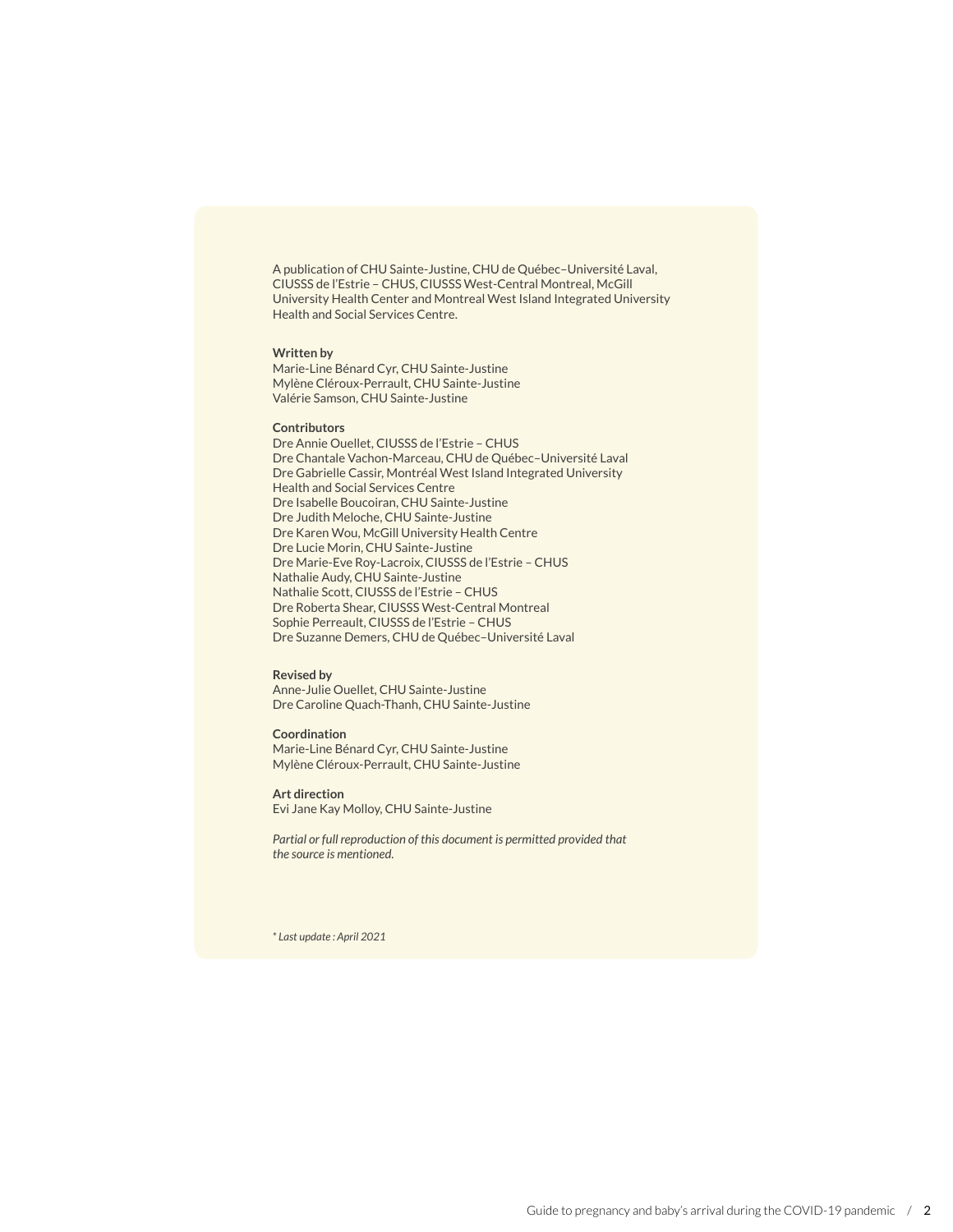## TABLE OF CONTENTS

#### **OVERVIEW 5**

- **COVID-19 AND FAMILY 7** COVID-19 in children Daycare and school
- 8 Spouse who works in a high-risk environment What to do if there are symptoms?

#### **PREGNANCY 9**

Protecting yourself from COVID-19 during pregnancy Pregnant woman's workplace

#### **CHILDBIRTH 10** Accompanying person during childbirth Testing for COVID-19

- Wearing a mask 11 Birth plan
- Visits after birth 12

#### **BABY HAS ARRIVED 13**

Postnatal follow-up General tips for protecting baby

14 Home visits

#### **BREASTFEEDING** 15

#### **COVID-19 SECTION 16**

Living with COVID-19 during pregnancy

- 17 Living with COVID-19 during childbirth
- 18 Living with COVID-19 after childbirth Breastfeeding
- 19 Spouse, siblings or relatives with COVID-19

#### **MAINTAINING YOUR WELL-BEING DURING AND AFTER PREGNANCY 20** How to do it

- 21 Take care of yourself, one day at a time
- Explore stress management and hobbies 22 Be in the moment
- 23 Stay connected Take care of yourself Limit your exposure to news

#### **MATERNITY AND MENTAL HEALTH 24**

The baby blues or postpartum depression

- When the blues drag on… 25
- **COVID-19 VACCINATION 26**

#### **RESOURCES 27**

Resources to support you during and after pregnancy General resources Additional support

28 Additional information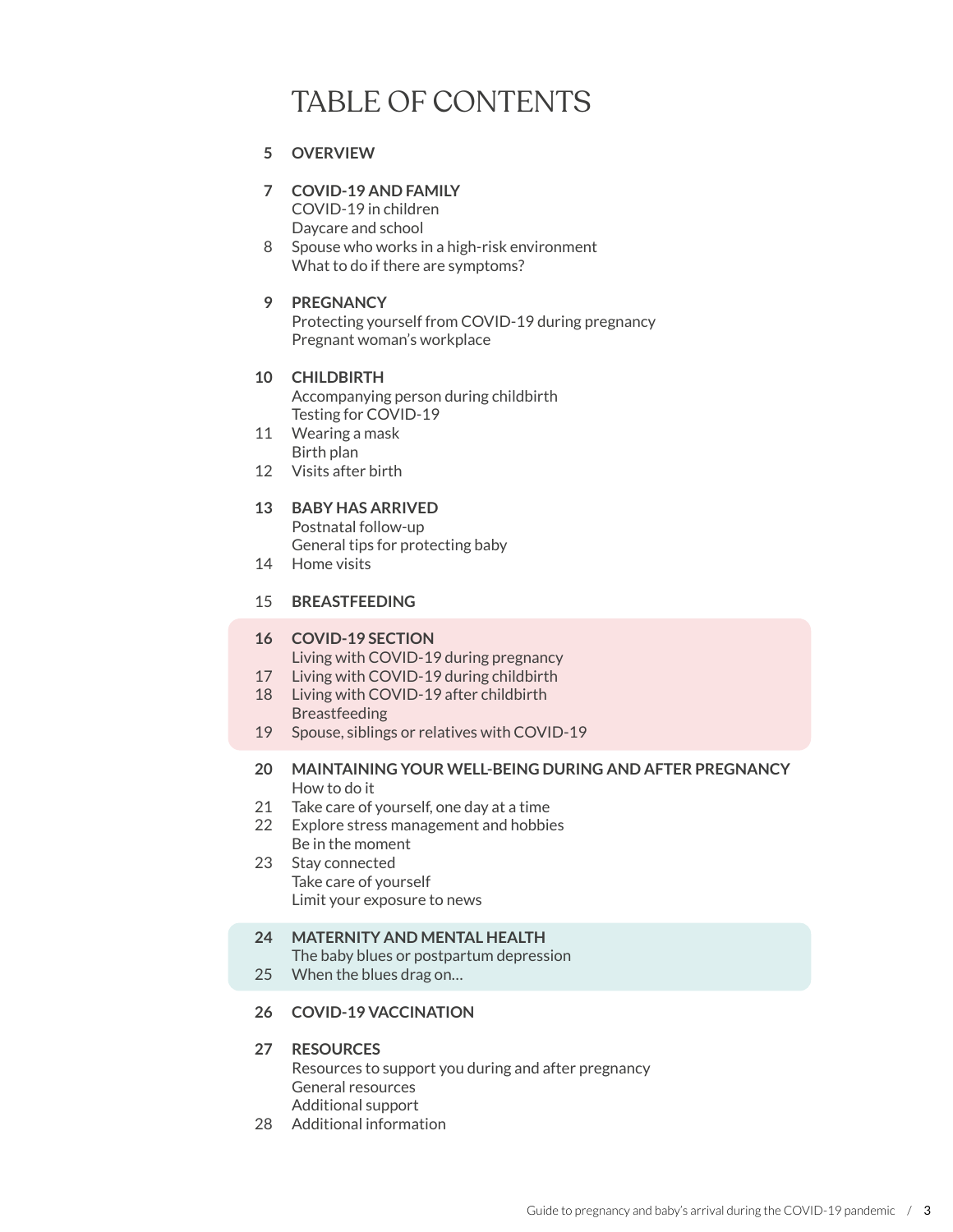

Pregnancy and everything surrounding the arrival of a baby are both extraordinary and unsettling. During a pandemic, with all of the uncertainty of the unprecedented social situation created by COVID-19, stress is often intensified. So, it's normal to ask questions, to be concerned about our safety and to experience additional anxiety in these extraordinary times.

This guide provides an overview of the situation and associated scientific data and is also a reference for pregnant women, new parents and their families. It covers pregnancy, childbirth and the postnatal period during COVID-19, ensuring above all that these moments are filled with happiness.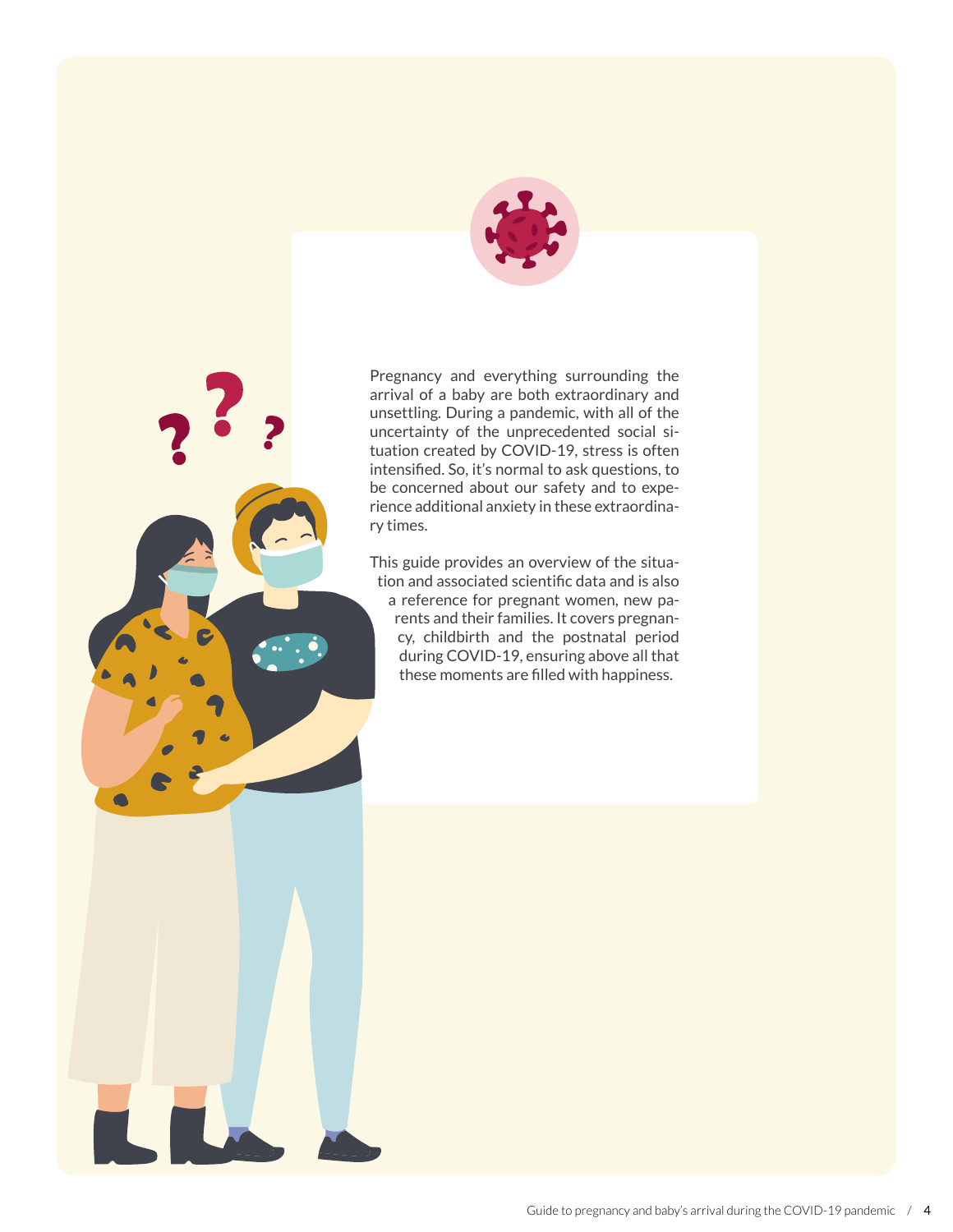# **OVERVIEW**

The data collected since early 2020 from around the world are quite encouraging for pregnant women and newborns:

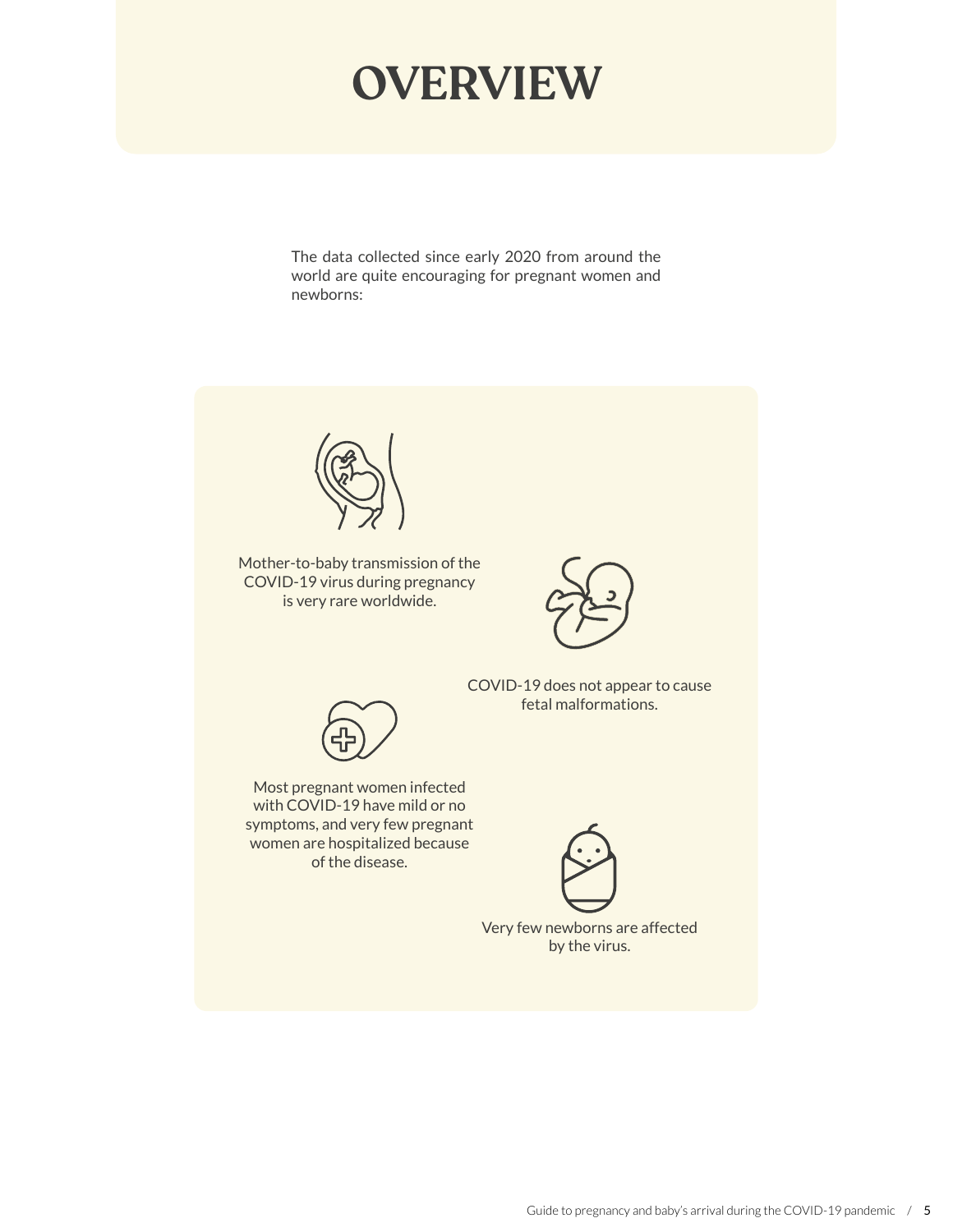# **OVERVIEW**

Keep in mind:



**After the age of 35** or when there are other risk factors, such as chronic hypertension or pre-existing diabetes in pregnancy, some infected pregnant women may present with severe pneumonia.



The risk of intensive care hospitalization for infected pregnant women, particularly in the **second** and **third trimesters**, is higher than for non-pregnant women of the same age, but remains lower than for pregnant women infected with Middle East Respiratory Syndrome (MERS-CoV) and Severe Acute Respiratory Syndrome (SARS).



COVID-19 poses some risk of **preterm birth**, but this risk is lower than for other viruses in the same family.

It remains important to protect yourself against COVID-19 by following the public health rules for the general population.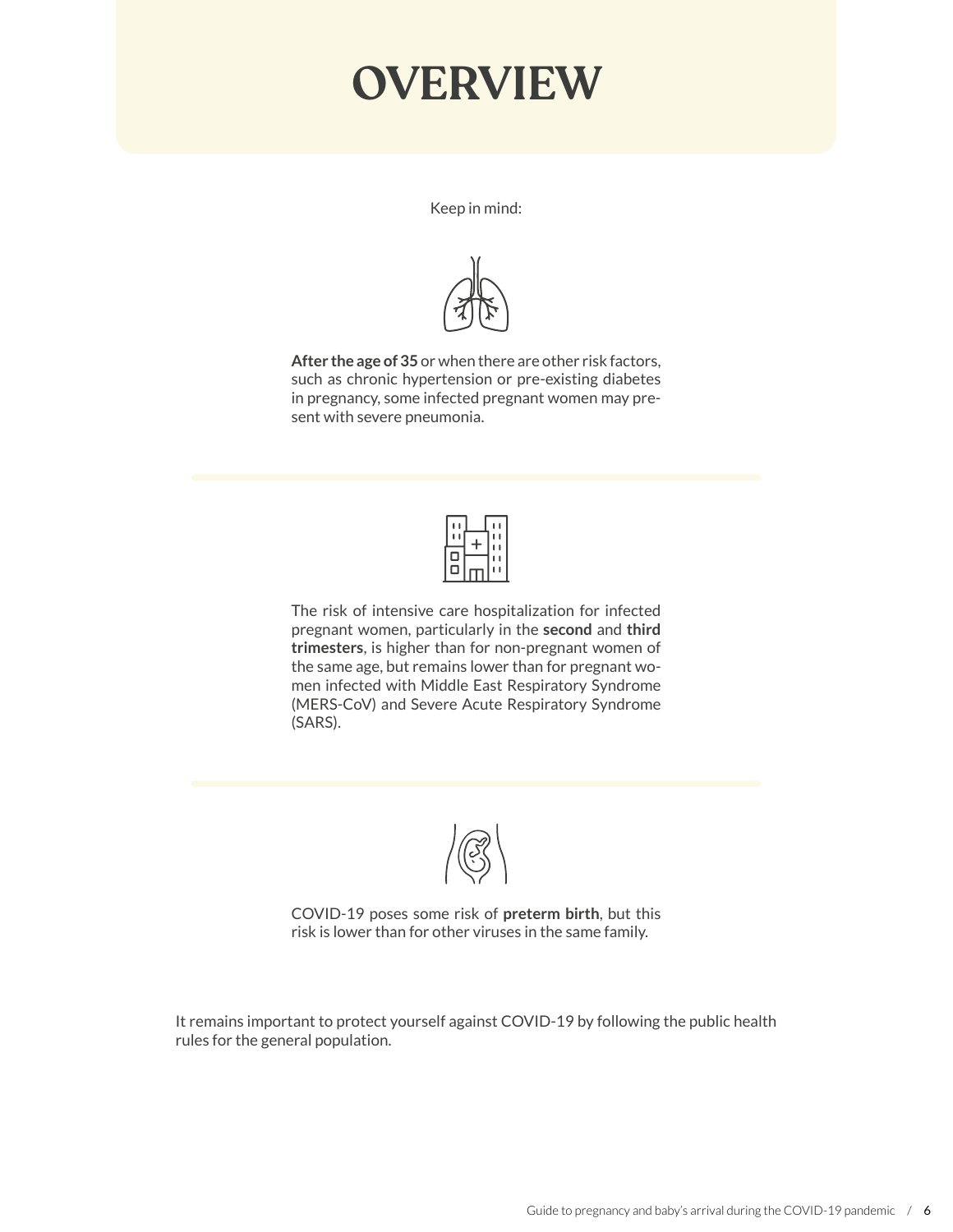# **COVID-19 AND FAMILY**

#### COVID-19 IN CHILDREN

COVID-19 appears to pose a much lower risk to infants and children than to adults. When they are affected by the virus, children are less prone to developing complications and, if they do, they are usually mild.

Young children (0-9 years) who have few symptoms of COVID-19 appear to be less contagious than adults (as is not the case with influenza) and are not recognized as major vectors of transmission.

### DAYCARE AND SCHOOL

Although preschoolers are not major vectors of COVID-19 transmission, the choice of sending them to daycare can be complex during pregnancy and when the new baby comes home.

Unfortunately, there is no straightforward response to this issue. As no solution is «riskfree,» assessing the situation and making a decision can cause anxiety or even feelings of helplessness or guilt.

In order to make a decision that takes into account your overall health, both mental and physical, it's important to keep in mind what your needs are, to pay attention to your emotions and to show yourself compassion and kindness. Remember that the evidence is clear that children and adults under the age of 40 are at very low risk of being affected by severe forms of COVID-19. However, don't hesitate to seek the advice of your health professional if a family member has a health condition.

Help from your surroundings or child care may minimize the momentary feeling of being overwhelmed and allow you to get the rest that is essential for parents after the birth of a baby. Siblings will need special moments with their parents, as well as comforting routines, as they experience big changes in the family structure.

It's important not to overlook these elements, as pregnancy and the postpartum period are phases of life that increase vulnerability to mental health problems. A harmonious family environment will help everyone adjust to the new situation.

When your older children attend daycare or school:

- Follow basic sanitary measures, both at home and away from home
- Follow the rules put in place by the school or daycare
- Be on the lookout for symptoms of COVID-19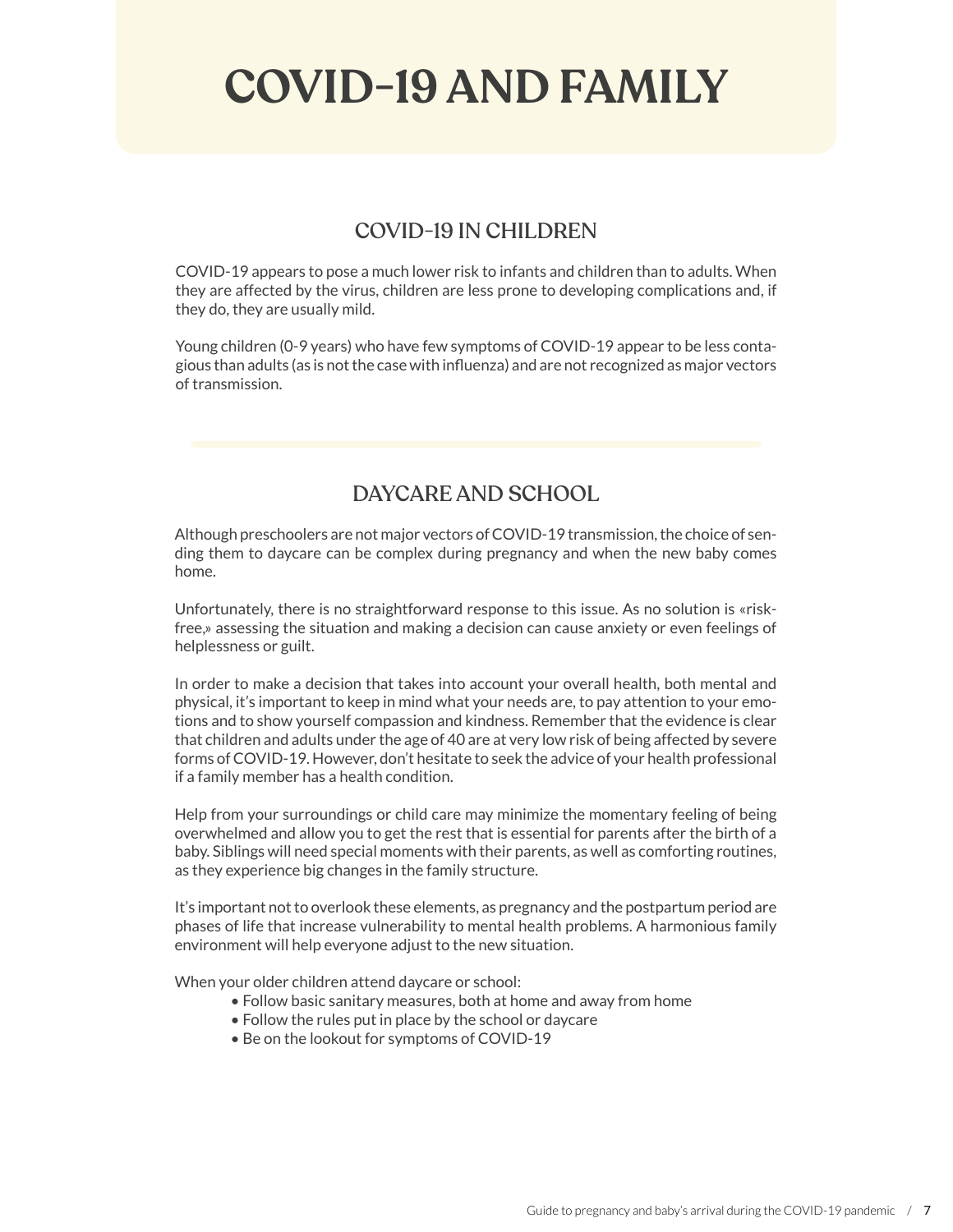### SPOUSE WHO WORKS IN A HIGH-RISK ENVIRONMENT

When your spouse works in a high-risk environment, it's essential that they follow all public health prevention measures in the workplace.

## WHAT TO DO IF THERE ARE SYMPTOMS?

If a family member has one or more COVID-19 symptoms or has been in close contact with someone who has contracted COVID-19:

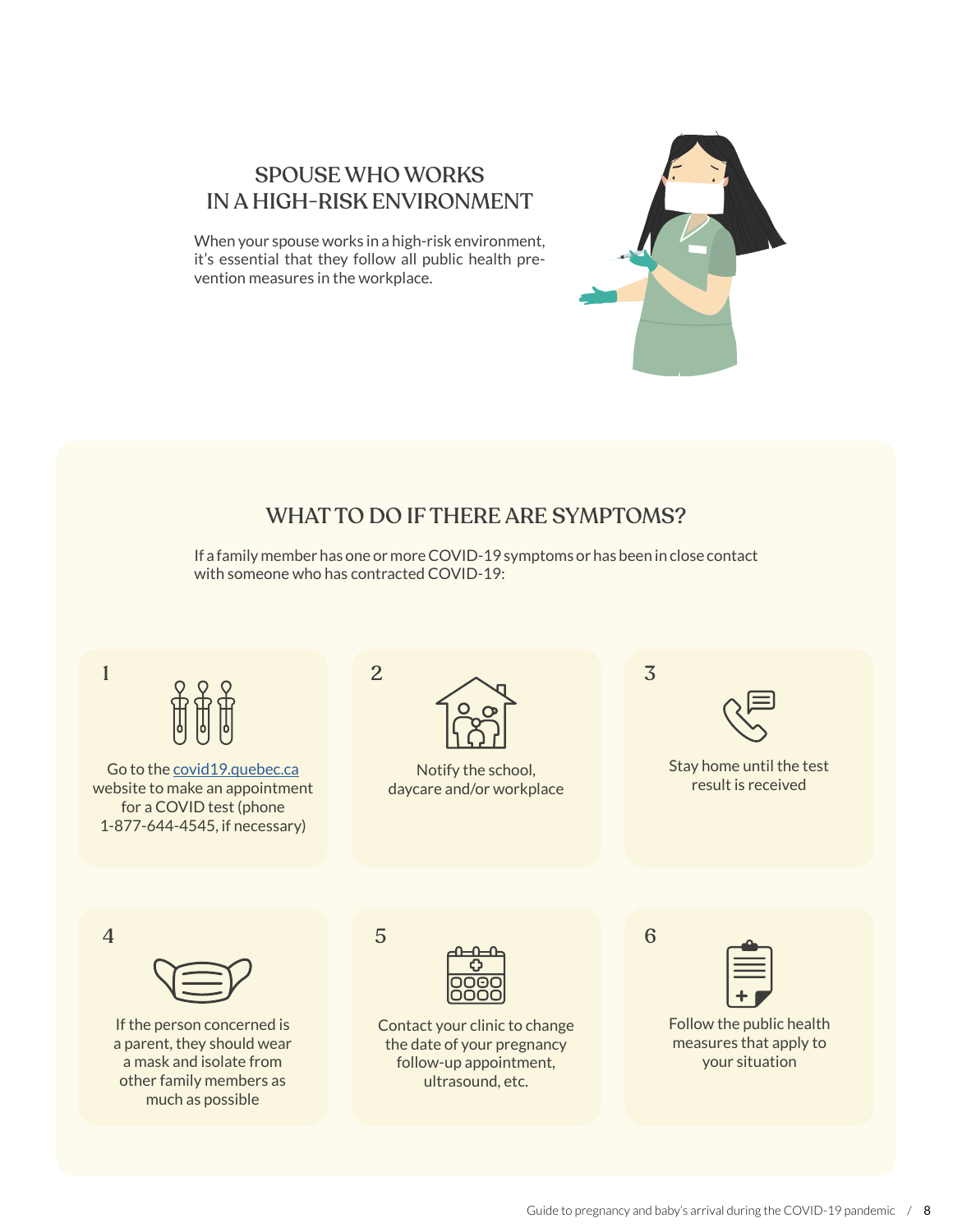# **PREGNANCY**

### PROTECTING YOURSELF FROM COVID-19 DURING PREGNANCY

The Quebec government invites pregnant women to follow the [same health guide](https://www.quebec.ca/en/health/health-issues/a-z/2019-coronavirus/information-for-pregnant-women-coronavirus-covid-19/)[lines as the rest of the population](https://www.quebec.ca/en/health/health-issues/a-z/2019-coronavirus/information-for-pregnant-women-coronavirus-covid-19/), including **hand washing** and **wearing a masking** in public places.

Each pregnancy is different and requires follow-ups with a health care professional, and these appointments should be kept even in the current circumstances. However, depending on each woman's situation, the health care professional may choose to have some appointments via telemedicine rather than in person. Do not hesitate to discuss your work situation with them.



### PREGNANT WOMAN'S WORKPLACE

During their pregnancy, pregnant women in Quebec can take advantage of the [For a Safe Maternity Experience](https://www.cnesst.gouv.qc.ca/en/prevention-and-safety/healthy-workplace/safe-maternity-experience-program) program of the Commission des normes, de l'équité, de la santé et de la sécurité du travail (CNESST). Specific recommendations for the COVID-19 situation have been issued to cover the eligibility criteria, compensation, preventive leave from work and other possible options.

Pregnant women are encouraged to discuss their work situation with their attending physician so they can make wise choices for their own health and that of the child they are carrying.

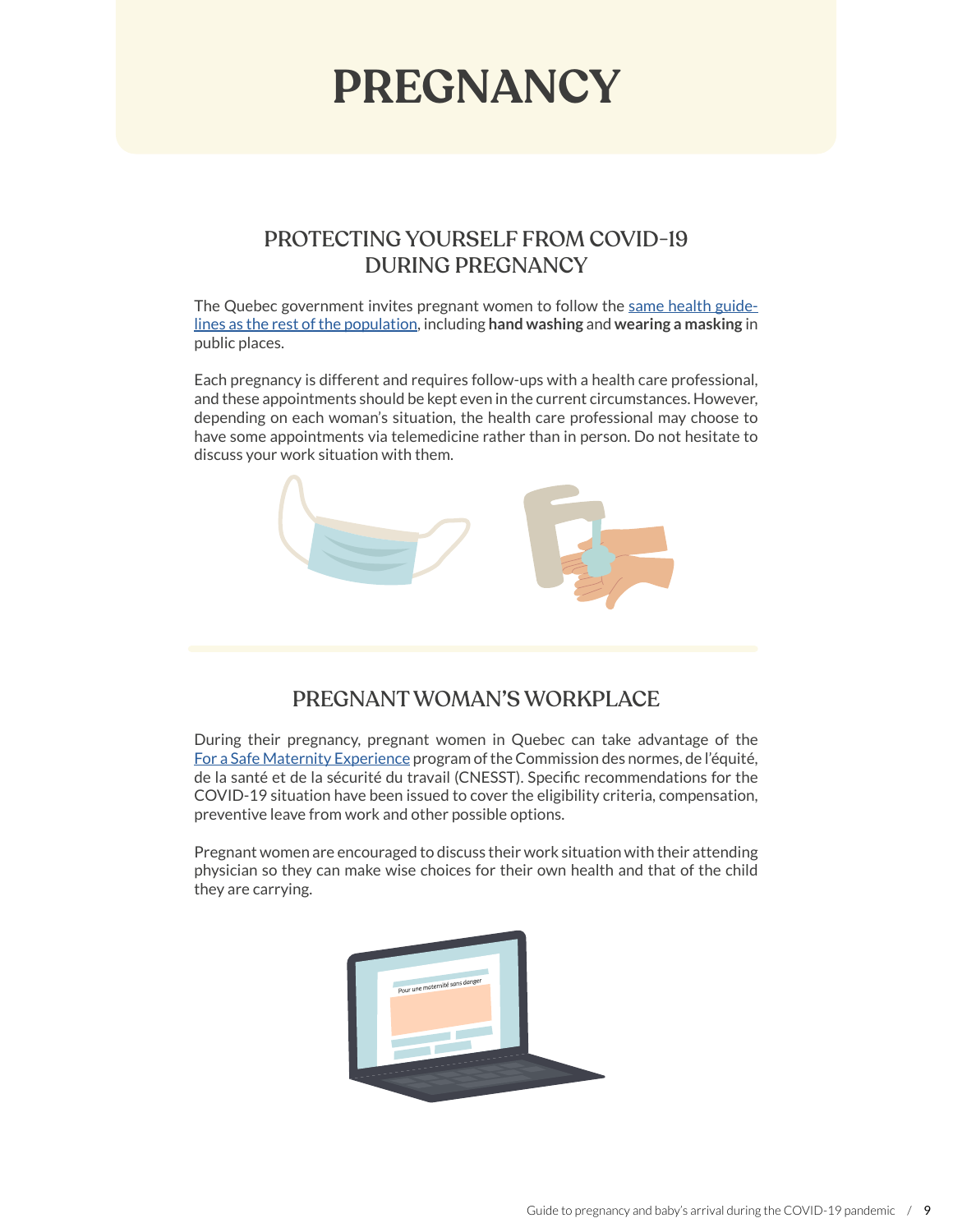# **CHILDBIRTH**

Childbirth during the COVID-19 pandemic is the same as in normal times, following the same care practices. However, there will be a change in the number of people permitted to accompany the mother and make postnatal visits.

#### ACCOMPANYING PERSON DURING CHILDBIRTH

According to [government guidelines :](https://publications.msss.gouv.qc.ca/msss/fichiers/directives-covid/dgppfc-010-rev2_pj_plan-2e-vague-mere-enfant.pdf)

- At the time of delivery, pregnant women may be accompanied by a significant person;
- Certain specific measures must be applied to reduce the risk of contagion **according to the public health alert level**, including the right or not to be accompanied by a second person. The number of people present may also vary depending on the size of the physical space where the delivery takes place

## TESTING FOR COVID-19

Upon arriving at the hospital, you may be tested for COVID-19, as may your companions. If they are symptomatic, they may stay by your bedside if their test result is negative.

In the case of planned hospitalization and if testing is required, the sample is taken upon admission or 24 to 48 hours prior to admission.



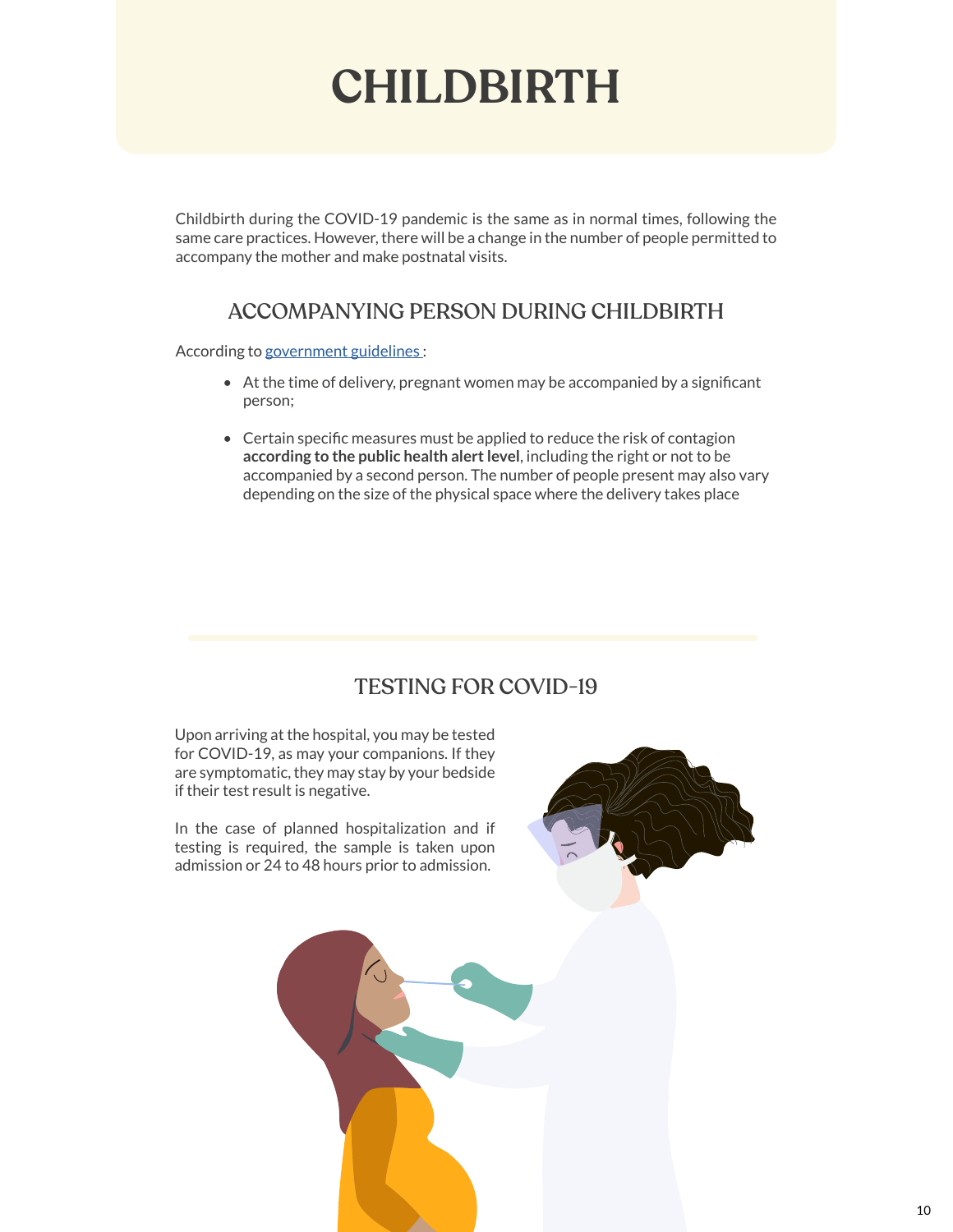

#### WEARING A MASK

To ensure your safety and that of others, wearing a mask is mandatory from the moment you arrive to the moment you leave the hospital. Depending on your health, your test results (if applicable) and the hospital in which you give birth, you may have to wear a mask throughout your delivery.

Your companions must wear a mask at all times.

The facility will provide the masks you will need on site, together with instructions for their use.

#### BIRTH PLAN

As the health care professional monitoring your pregnancy will tell you, it can be helpful to prepare a birth plan. This plan specifies your wishes for the course of your delivery and takes into account the health measures in place in the context of the current situation. It also ensures that your instructions will already be established and realistic, and can be followed according to the circumstances at the appropriate time.

You can talk to your health care professional about a birth plan that takes into account your needs, your wishes and the circumstances in your environment.

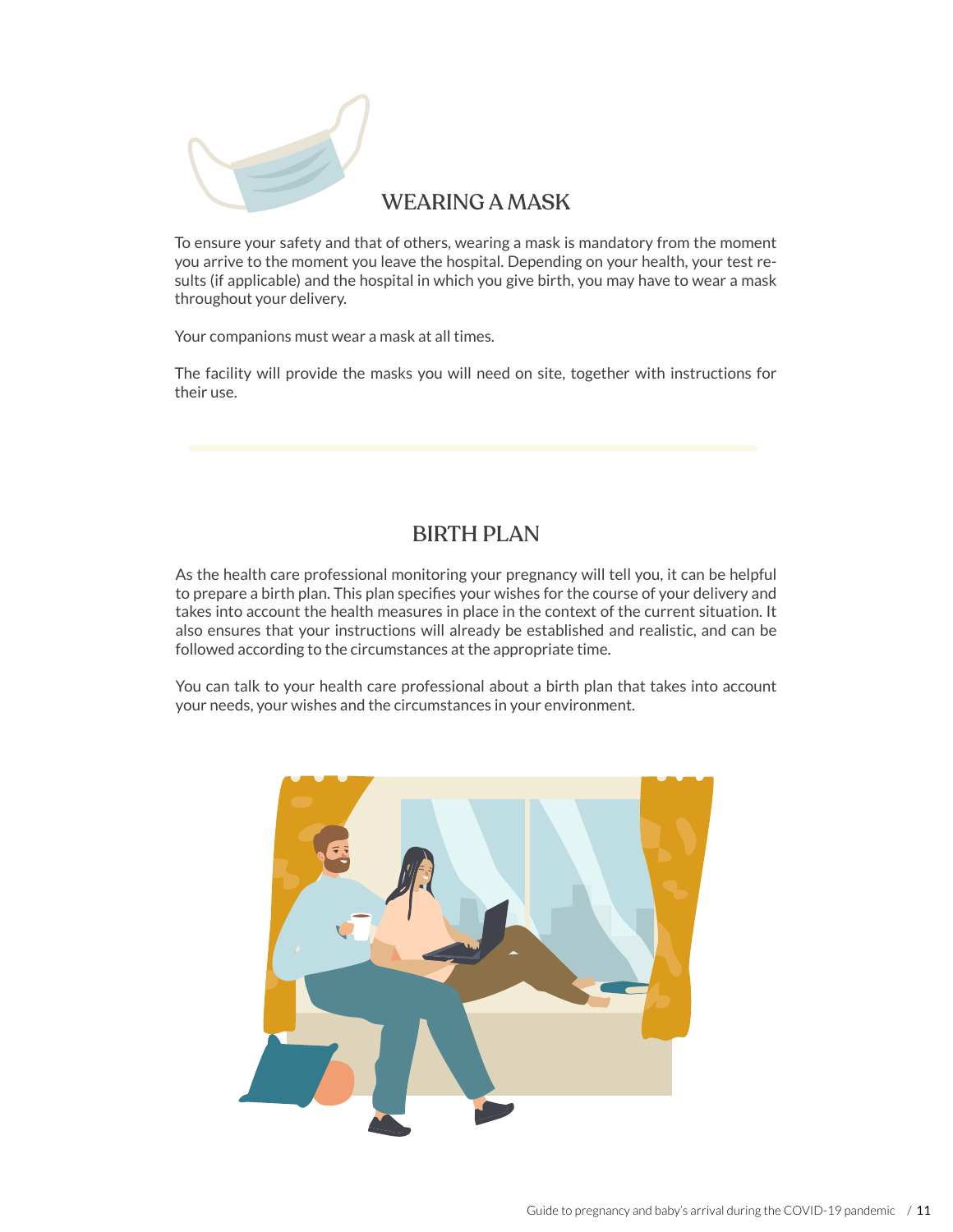### VISITS AFTER BIRTH

In general, one significant person may be present during the postnatal stay if they do not present a risk of infection.

Unfortunately, due to the current situation, children and other family members are not allowed to visit. But remember that virtual means are a great way to keep in touch with your loved ones and introduce them to your baby.

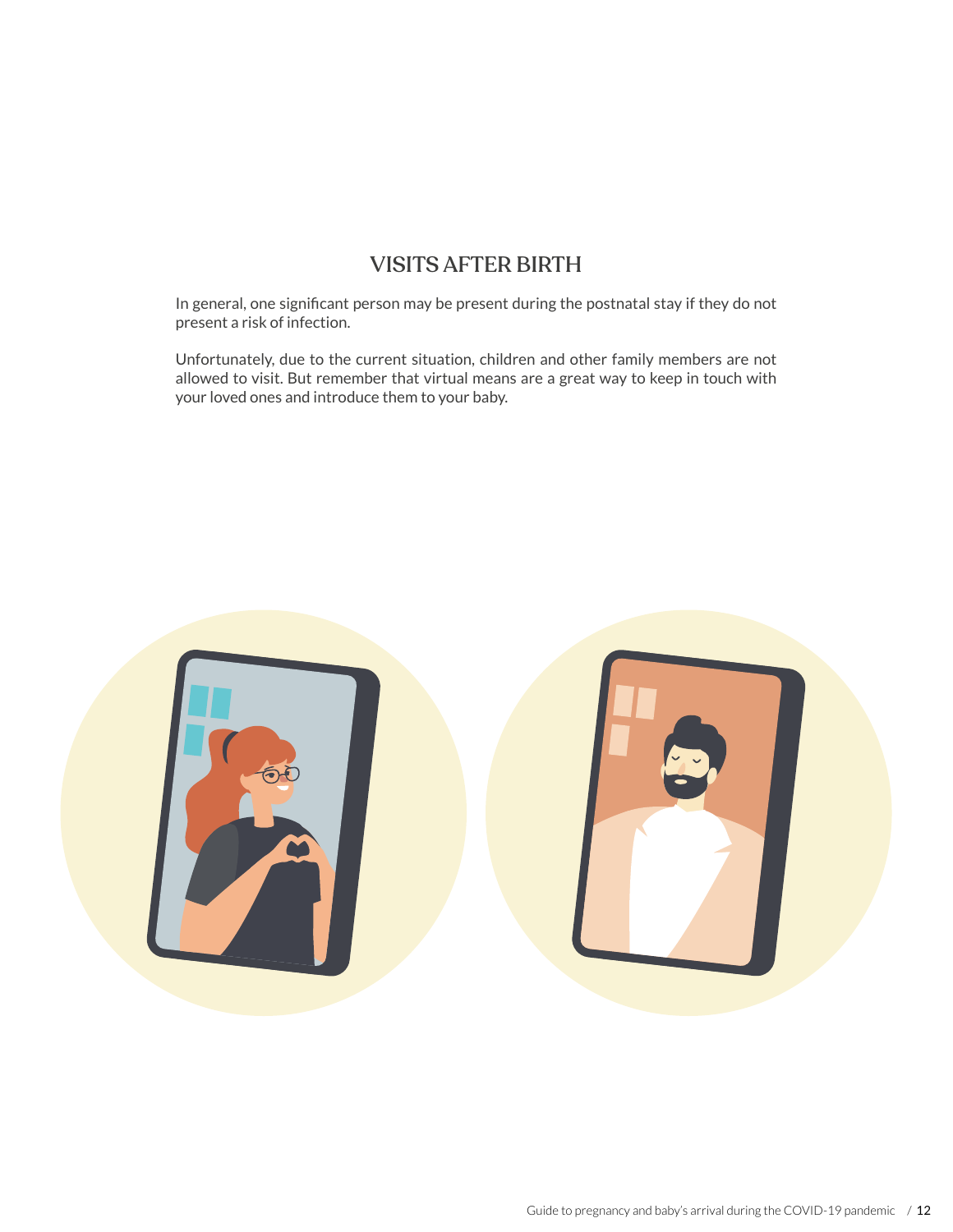# **BABY HAS ARRIVED**

You did it! Baby is born and now it's time to take the little one home.



## POSTNATAL FOLLOW-UP

The **postnatal home follow-up** offered by the health network (CLSC) is still in place. Parents should receive a call 24 to 48 hours after leaving the birthing facility.

**Home or clinic visits** are also provided, in accordance with prevention guidelines. If you are giving birth with a midwife, she is the one who will do the follow-up at home.

The mother and baby's health will be assessed during these visits and questions will be answered to help parents adjust to their newborn.

## GENERAL TIPS FOR PROTECTING BABY

These are the precautions to take when returning home with your baby. Basic hygiene measures:



frequently



Wash your hands Cough into your elbow



Keep a distance of two metres, except when caring for baby, and wear a mask when COVID-19 symptoms are present

**If you are in isolation**, it's important to follow the recommendations provided to you.

Check with your doctor as soon as possible or take your child to the emergency room if they are less than 3 months old and have a fever or you are concerned about their condition.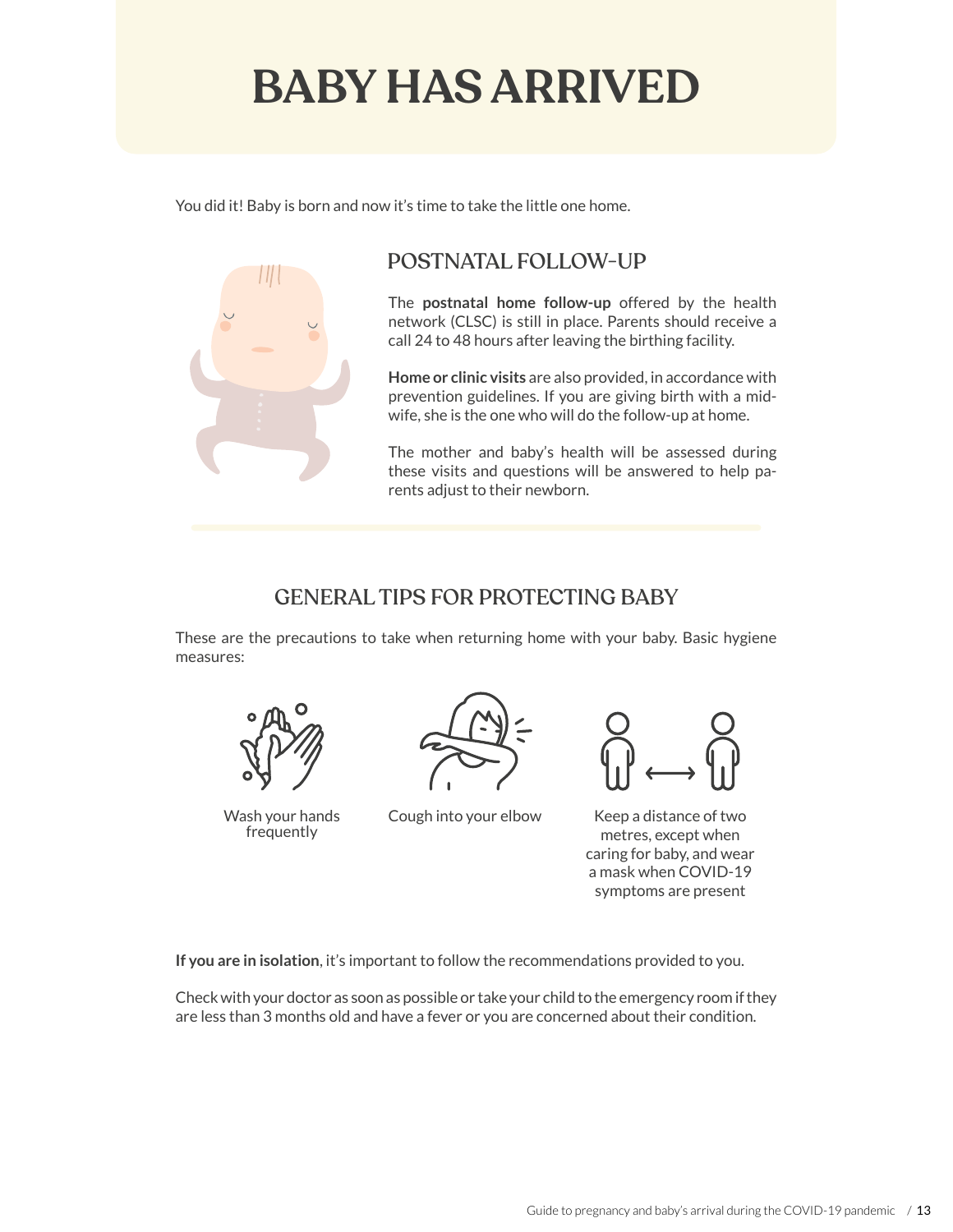#### HOME VISITS

The Ministère de la Santé et des Services sociaux recommends that families with newborns not have visitors unless they come to provide support. They must not have COVID-19 symptoms, have been in contact with a person with symptoms similar to COVID-19, or be waiting for a COVID-19 test result. Hand hygiene and wearing a mask are required.

In any case, as parents, you have the right to set limits. The important thing is to be comfortable with the guidelines, such as:

- Always wash hands before touching the baby or siblings
- Wear a mask
- Avoid kissing
- And other general hygiene measures

The most important thing for a baby in the first months of life is being close to its parent(s). Contact with other family members can be added gradually.



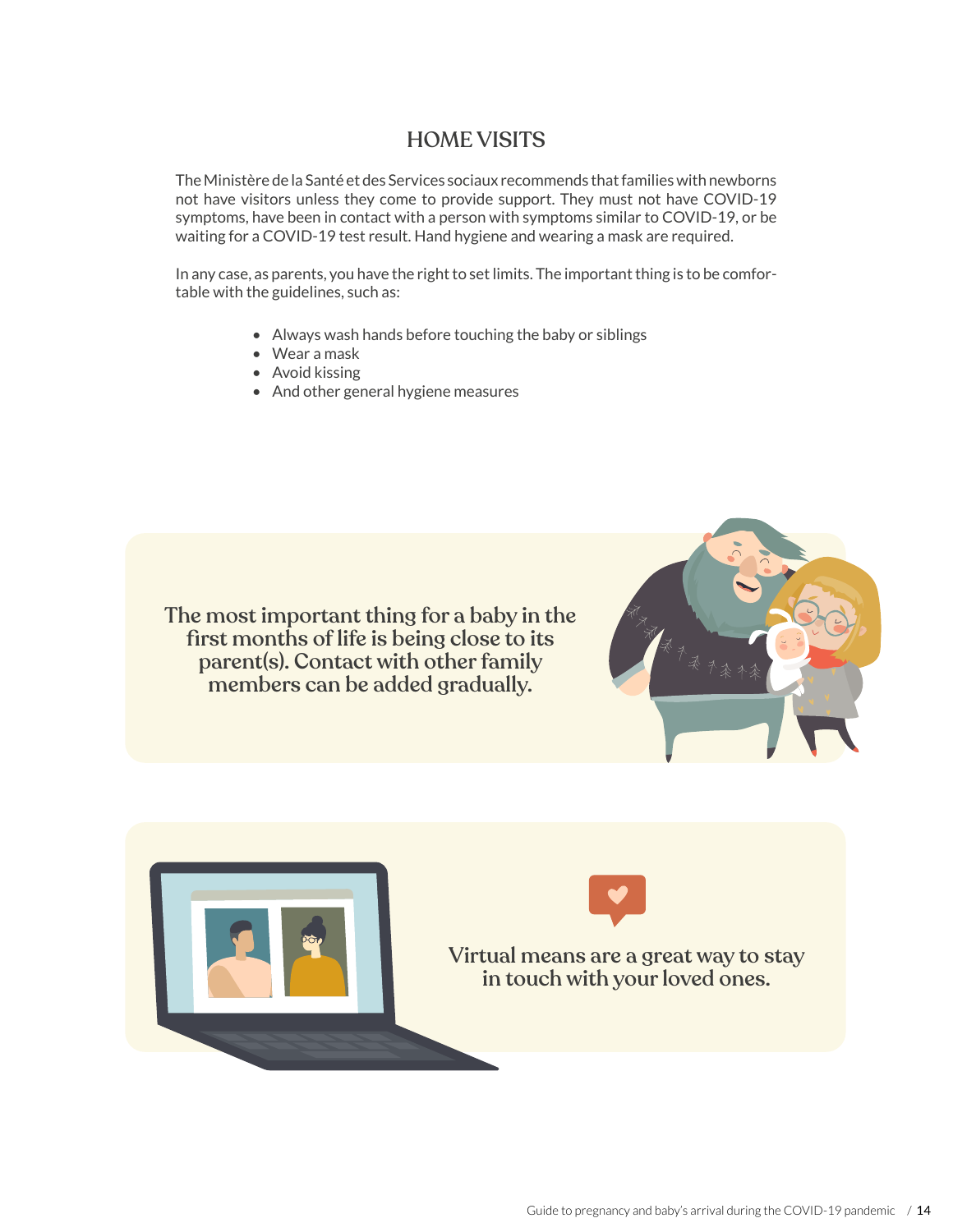# **BREASTFEEDING**

Women who wish to breastfeed their child are encouraged to do so, and if you don't have COVID-19 you can breastfeed as usual. To learn more, see [Breastfeeding during the Pan](https://publications.msss.gouv.qc.ca/msss/en/document-002537/)[demic – Information for Parents,](https://publications.msss.gouv.qc.ca/msss/en/document-002537/) a guide published by the Ministère de la Santé et des Services sociaux.

Based on current knowledge, being infected with COVID-19 is not a contraindication to breastfeeding and skin-to-skin contact. If you are infected, consult the «Living with CO-VID-19 after delivery» section of this guide for advice.

Remember that no matter what the situation, breastfeeding is a skill that both you and your child need to learn. You may have to reach out for support. There are [resources to](https://mouvementallaitement.org/ressources/quebec/#communautaires) [support you in all stages of your breastfeeding](https://mouvementallaitement.org/ressources/quebec/#communautaires).

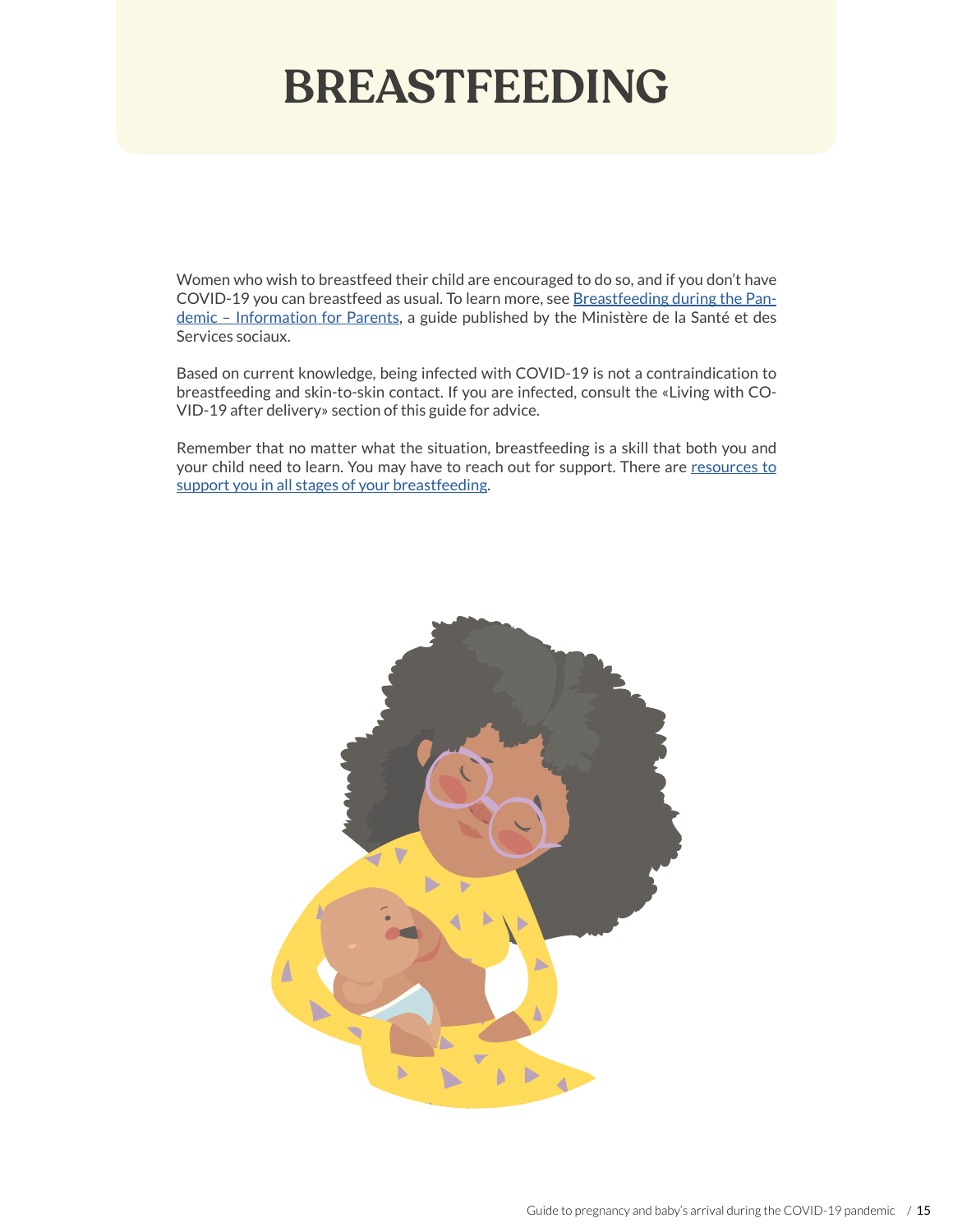

## **LIVING WITH COVID-19 DURING PREGNANCY**

The majority of pregnant women infected with COVID-19 have mild or no symptoms, and very few pregnant women are hospitalized because of the disease. Those who have, or have had, a symptomatic COVID-19 infection receive follow-up appropriate to their health status.

During the second and third trimester of pregnancy, pregnant women are at higher risk of developing severe symptoms of COVID-19 because of the significant physiological changes they are experiencing. This risk particularly affects women who have an underlying condition, such as high blood pressure, pre-existing diabetes, older age, obesity or chronic respiratory failure.

Current data show that COVID-19 poses a lower risk of preterm birth than do other viruses in the same family. In addition, unlike other viruses that can cause birth defects, COVID-19 does not appear to have a negative impact on the fetus and is transmitted to the baby during pregnancy only in very rare cases.

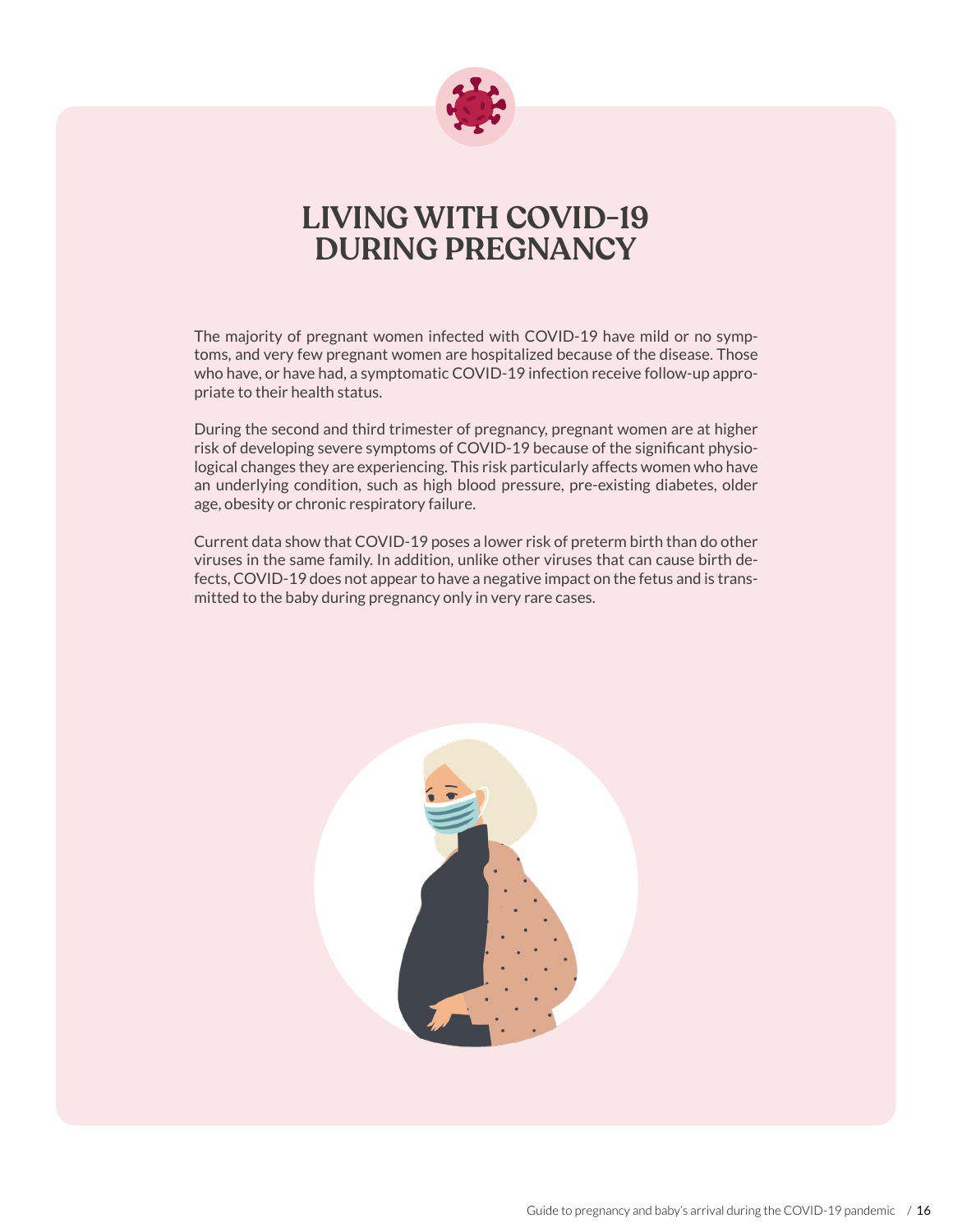

## **LIVING WITH COVID-19 DURING CHILDBIRTH**

Pregnant women with COVID-19 at the time of delivery must give birth in a hospital setting so that they or their babies can quickly benefit from the care of a specialized medical team should a problem arise. In regional hospitals, COVID-19 positive mothers may be referred to a designated hospital.

> During labour and delivery, women with COVID-19 may be accompanied by a significant person who does not have symptoms of COVID-19 and who has not recently had a positive COVID-19 test result.

The delivery process may be adapted to avoid the risk of transmitting the virus. Among other things, the health care staff will have to be dressed to protect themselves from the virus, and the patient and her companion will have to remain isolated in their room throughout the stay. Instructions specific to the hospital where the delivery takes place are given to pregnant women and their companions by the health care staff.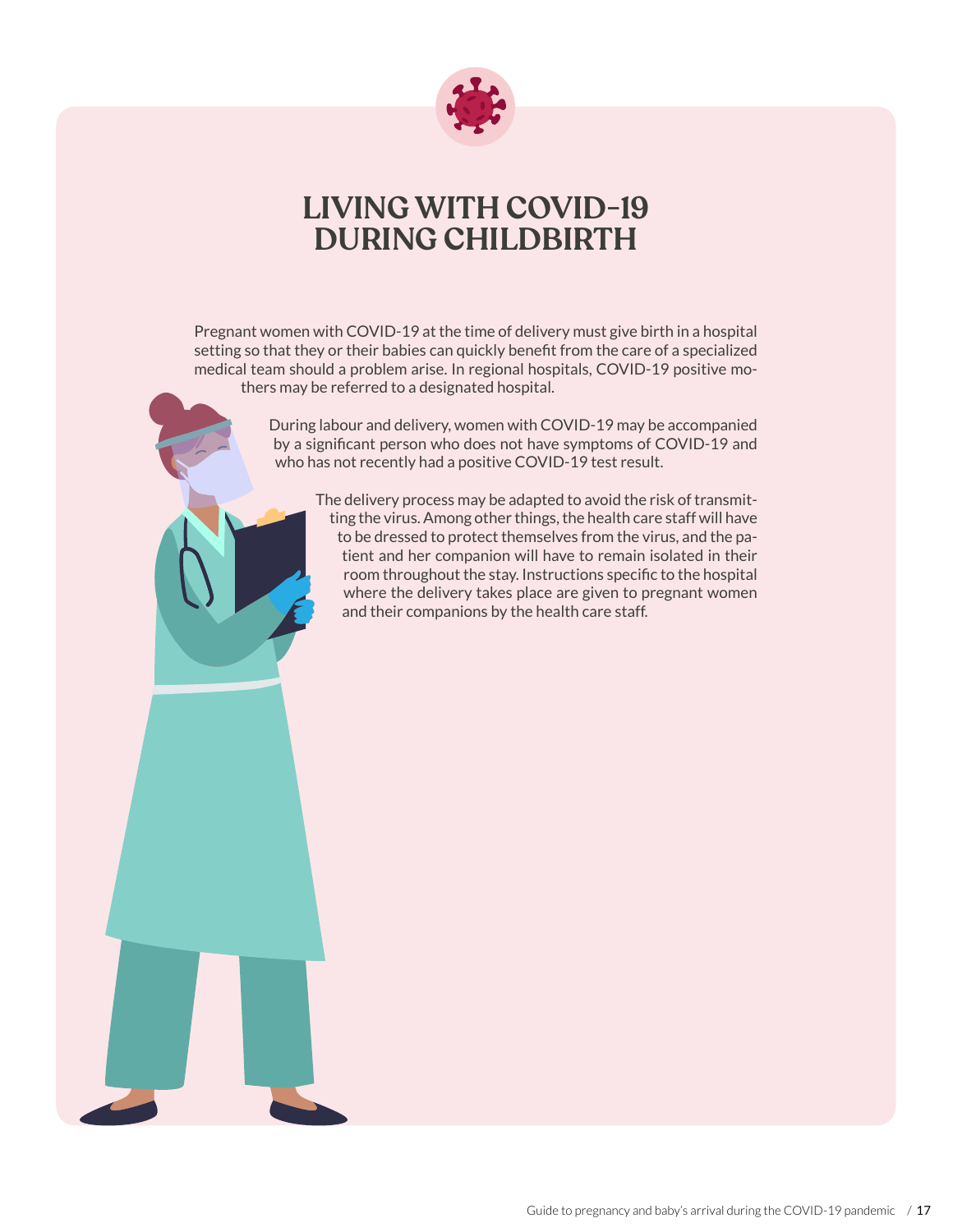

## **LIVING WITH COVID-19 AFTER CHILDBIRTH**

Following delivery, **if the mother and her baby don't require additional care**, skin-toskin contact and cohabitation are permitted. However, a COVID-19-positive mother must wear a procedural mask and stay two metres away from others, including her newborn (except for newborn care), until the end of her isolation period.

## **BREASTFEEDING**

The virus is not present in breast milk. Even if you have tested positive for COVID-19, government and public health recommendations are to [continue breastfeeding and skin-to-skin contact](https://publications.msss.gouv.qc.ca/msss/en/document-002537/), simply adding a few precautions to your routine:

- Wash your hands before picking up your baby or breastfeeding
- Wear a procedural mask

The benefits of breastfeeding outweigh the risk of transmitting the virus to the baby. To find out more, see the guide titled [Coronavirus \(COVID-19\) and Breastfeeding – Information](https://publications.msss.gouv.qc.ca/msss/en/document-002537/)  [for Mothers with COVID-19,](https://publications.msss.gouv.qc.ca/msss/en/document-002537/) published by the Ministère de la Santé et des Services sociaux.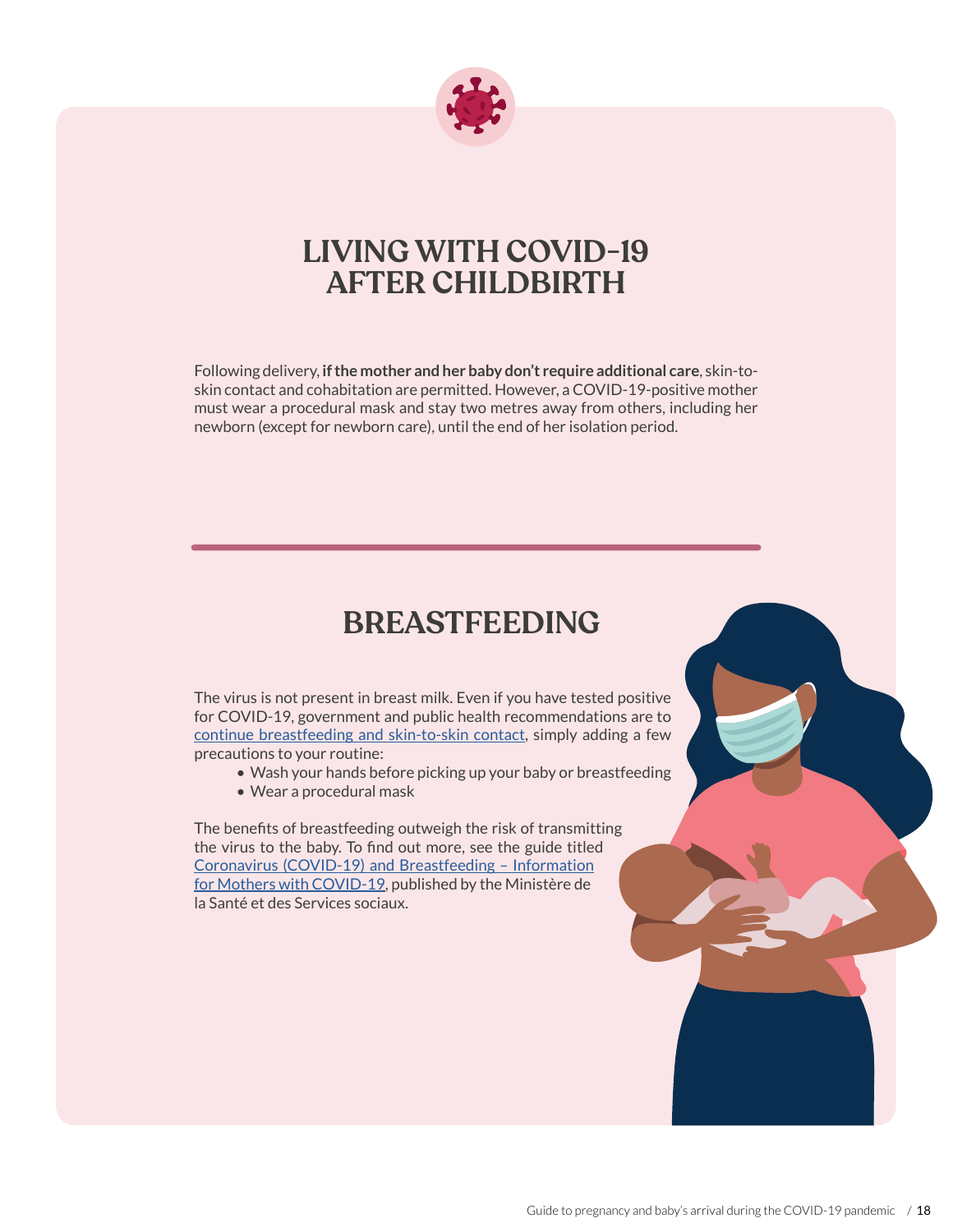

## **SPOUSE, SIBLINGS OR RELATIVES WITH COVID-19**

If your children, spouse or someone living with you experiences COVID-19 symptoms, is waiting for a test result or has the virus, it's essential to put some measures in place.

These safeguards include the following: the entire household must wash their hands, maintain physical distancing from other family members (separate bathrooms if possible, meals in different areas, etc.), practice preventive isolation from all family members, and the infected adults must wear procedural masks. In addition, it's important to monitor for symptoms in other family members.

People who test positive for COVID-19 and those in their family bubble must stay home until a public health worker calls them and provides specific instructions for their situation. If you are a contact of someone who has tested positive, you can be tested ideally four to five days after contact. If the contact was significant, it would be prudent to isolate yourself while waiting for the test result.

Go to the CHU Sainte-Justine website for more information: [chusj.org/FAQcovid19](https://www.chusj.org/en/soins-services/C/COVID-19/FAQ/covid-19)

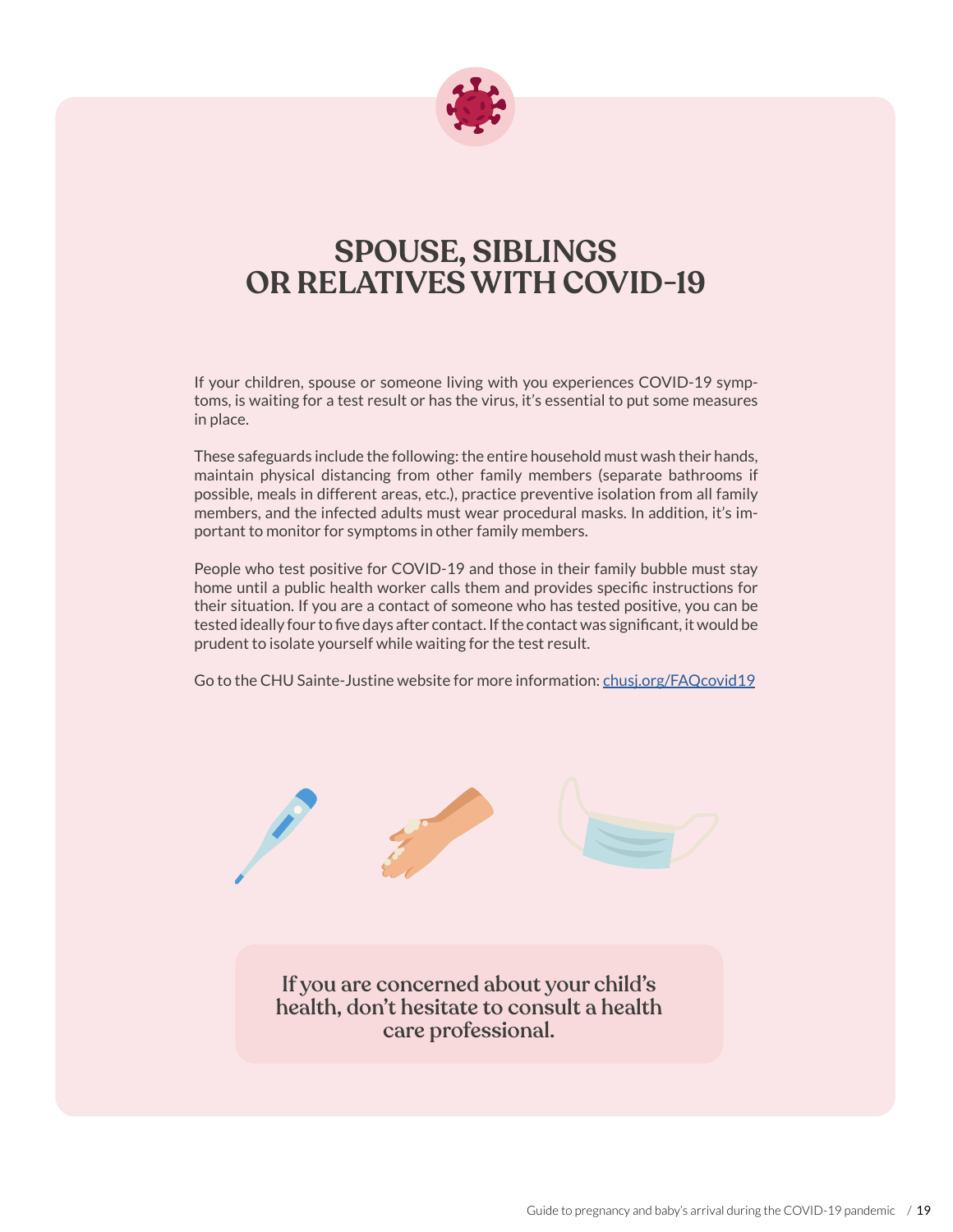# **MAINTAINING YOUR WELL-BEING DURING AND AFTER PREGNANCY**

## **HOW TO DO IT**

Pregnancy and the arrival of a child are important and pivotal events. The current situation may make you feel fearful, anxious or stressed. You may also experience feelings of injustice, lack of control, and perhaps even anger or sadness. This unusual situation is probably very different from what you had hoped to experience during your pregnancy or maternity leave.

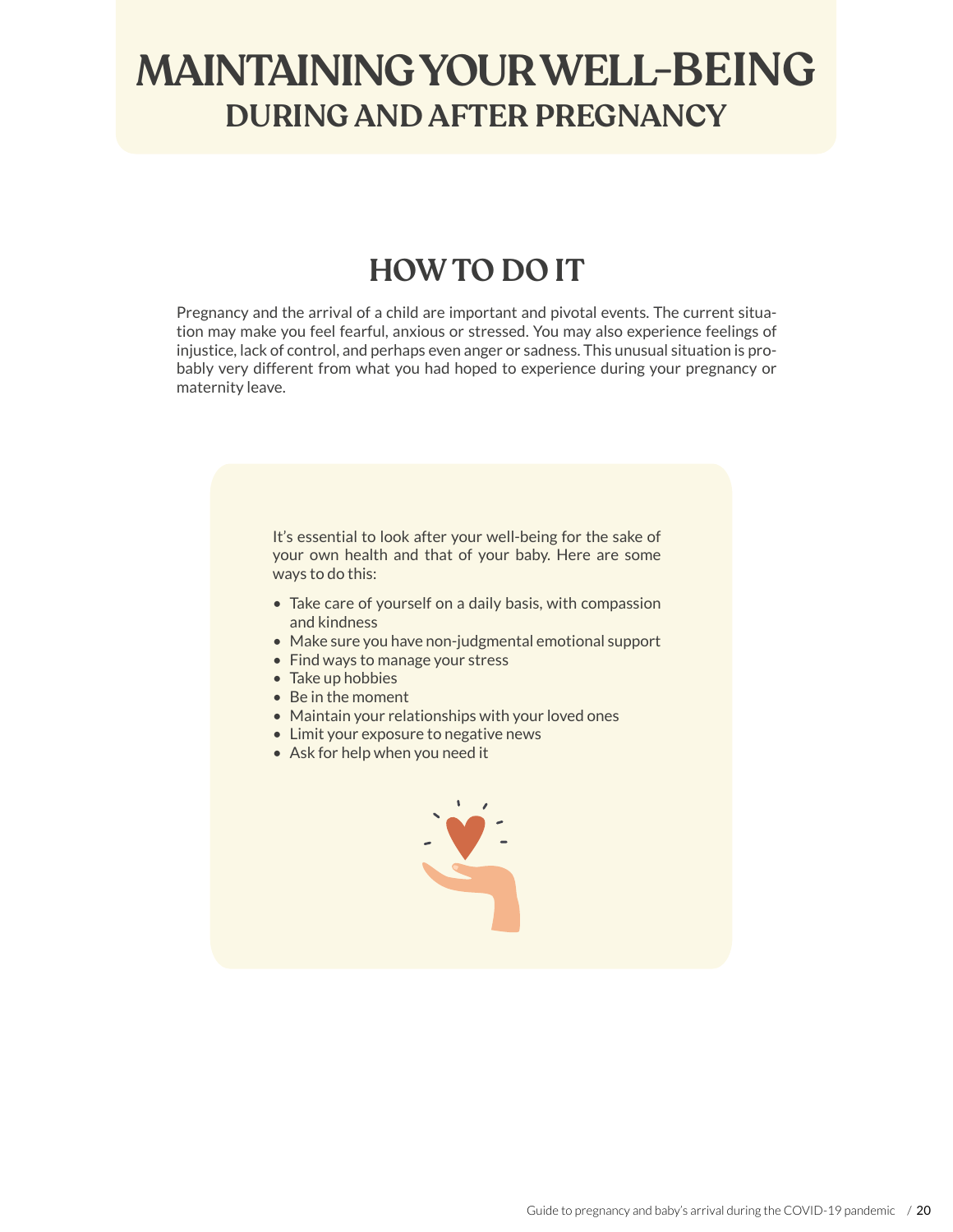#### TAKE CARE OF YOURSELF, ONE DAY AT A TIME



After months of pregnancy and hours of labour, it's important to recover and get some rest. Lack of sleep can lead to physical discomfort and exhaustion.

Try to get some rest when your baby sleeps. You'll be in better shape to take care of your child and meet their needs.

Stay hydrated and eat well during this recovery period. Healthy snacks are important; make sure you get them.

Although it's recommended that you maintain a certain routine to keep your spirits up during periods of physical distancing, this can be difficult to do with a newborn. Take the time to get to know your baby in the comfort of your own home. That's all you need to be doing right now.

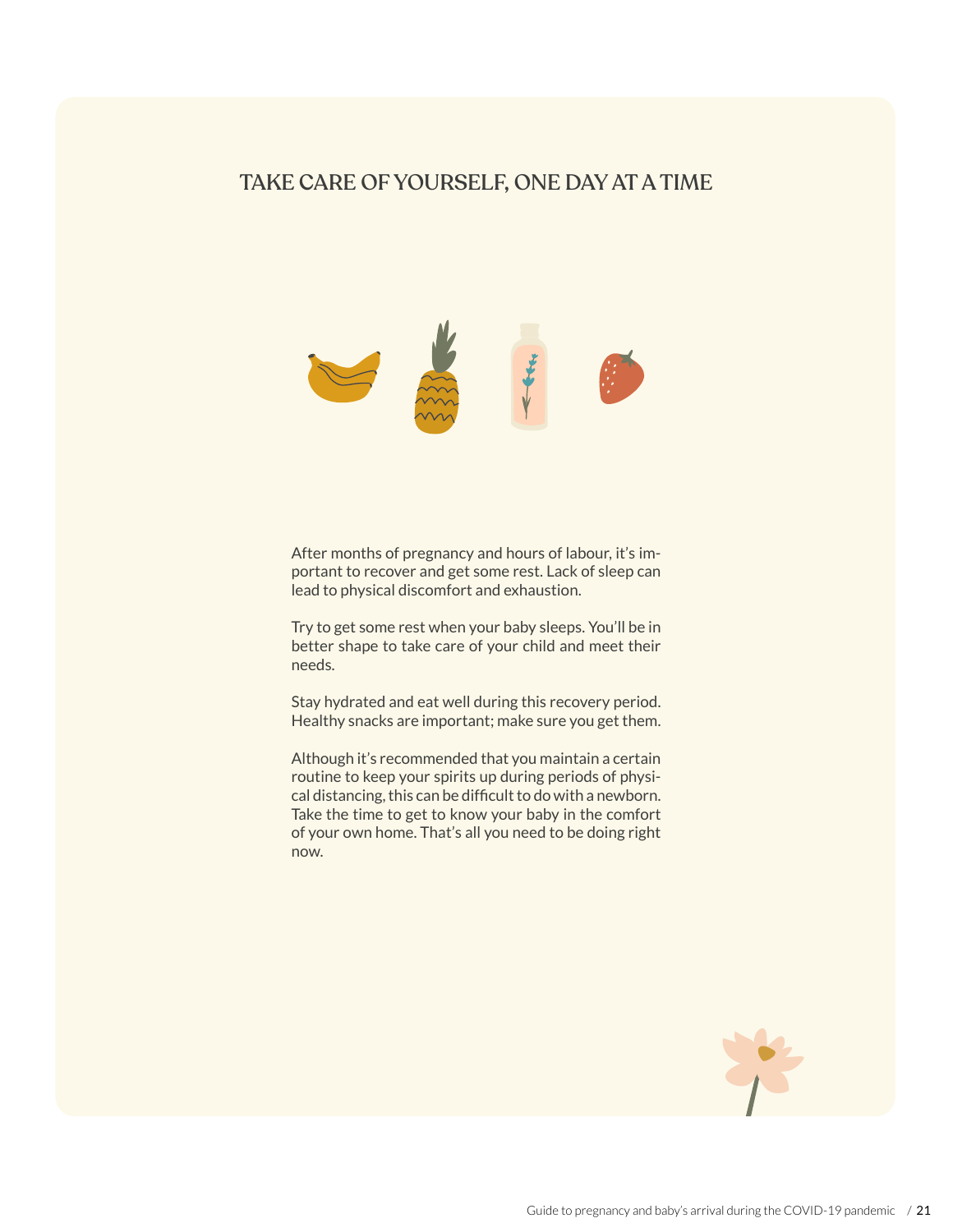### EXPLORE STRESS MANAGEMENT AND HOBBIES

There are all sorts of ways to manage your stress. The techniques you may have used in the past to get through difficult times are sure to be useful to you now.

You can also try new relaxation exercises such as mindful meditation (use apps to guide you). However, relaxation is not for everyone.

You can also take care of yourself through exercise or by practising meditation. Art, listening to music or to podcasts can be great ways to relax.



#### BE IN THE MOMENT

Do one thing at a time and gently focus on what the situation requires in the moment. It's normal for feelings and emotions to come and go; acknowledge them without judging them.

Consciously acknowledging an emotion or thought that causes anxiety can actually help reduce psychological distress. Find an anchor, such as paying attention to your breathing, to help you feel better.

Breathing has always been used to promote well-being. Simply bringing your attention back to your breath and focusing on it is a proven technique for staying present in the moment.

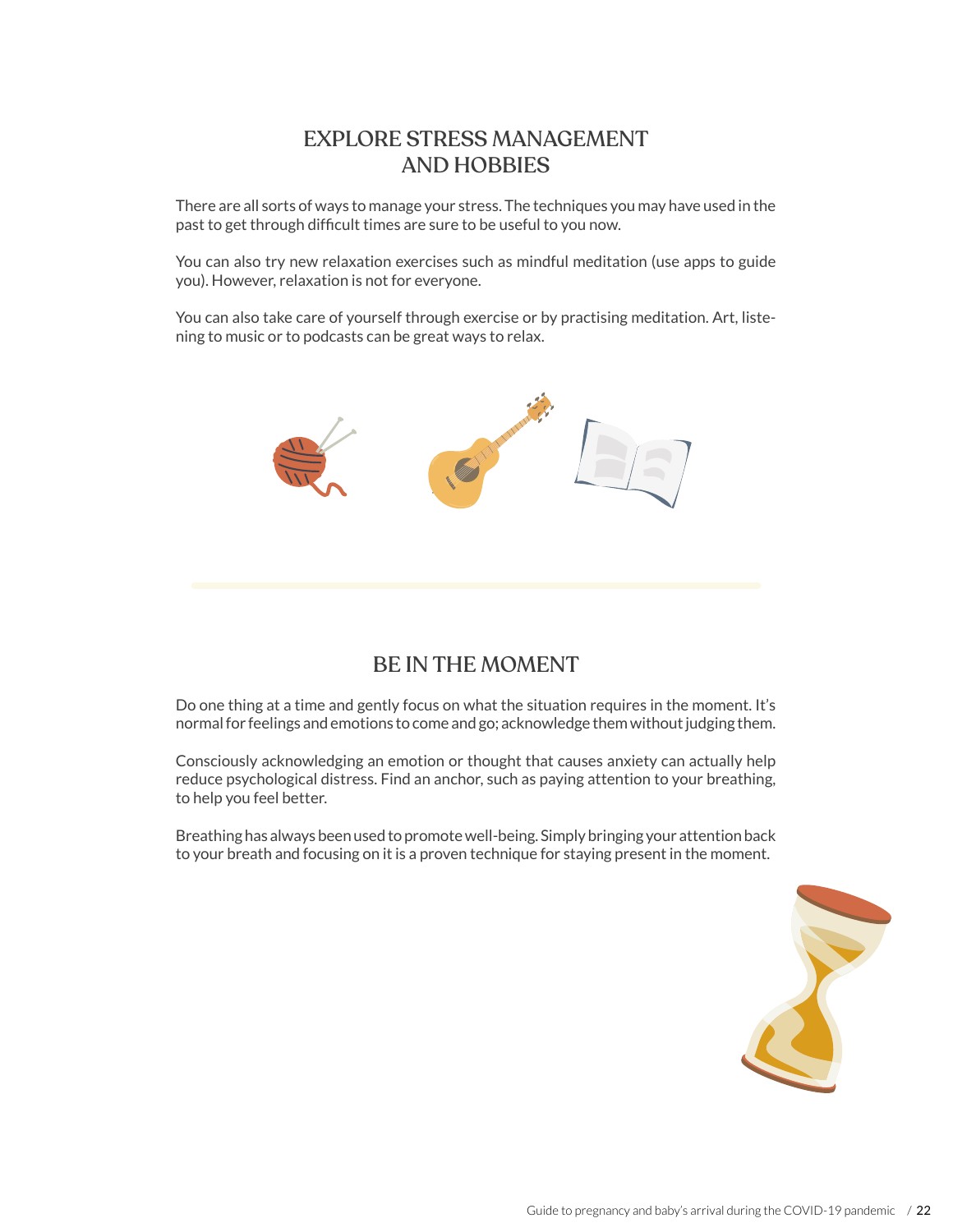#### STAY CONNECTED

Having a baby is a life-changing event for you and those around you. It's very important to have emotional support after the birth. Unfortunately, physical distancing means encounters with family and friends are limited during this important period of your life.

Adjustments are necessary on all sides to make sure that you receive the concrete support you need right now. In these circumstances, it's normal to feel lonely or even angry. It's important to have emotional support after the birth of your baby.

But despite the current situation, maintaining **frequent contact** with your loved ones is vital. There are a number of technologies or apps that can help you do this.



### TAKE CARE OF YOURSELF

Pay attention to the emotions you experience and feel free to share them with someone you trust. Don't aim for perfection during this new stage in your life. Build on your strengths, understand your limits and make choices that balance your well-being with that of your family.

### LIMIT YOUR EXPOSURE TO NEWS

While it's important to stay informed, overexposure to alarmist news reports can increase stress. Limit the amount of time you spend accessing the news and get information from reliable sources (Government of Canada, World Health Organization, Government of Quebec, etc.).

Some of your family and friends may tend to talk obsessively about the pandemic. If this is a source of anxiety for you, ask them to keep these conversations to a minimum.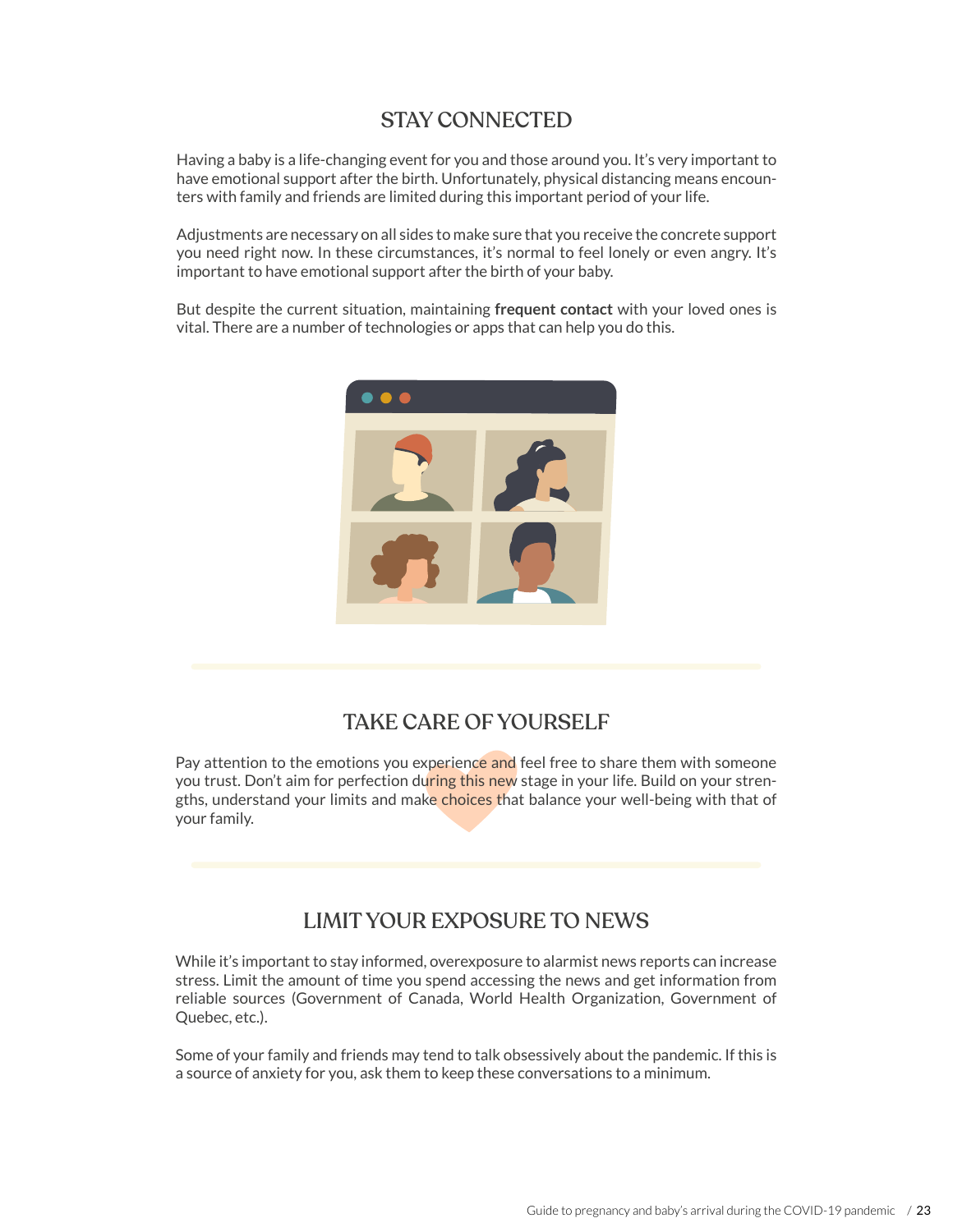### MATERNITY AND MENTAL HEALTH

Even under normal circumstances, women experience many physical, psychological and social changes during pregnancy and the postpartum period. All of these changes make women more vulnerable to mental health problems, such as depression and anxiety.



After childbirth, pregnancy hormones drop dramatically. In addition, the fatigue and lack of sleep that occur naturally during the days and weeks following your child's birth can be exhausting.

You can go from laughter to tears in a few moments without really understanding why. You may feel depressed, have mood swings or feel overwhelmed by events.

This is a completely normal and temporary process, although you may be surprised by the mood changes it causes. This period of depression is temporary. It occurs in the days following birth and can last from a few days to two weeks.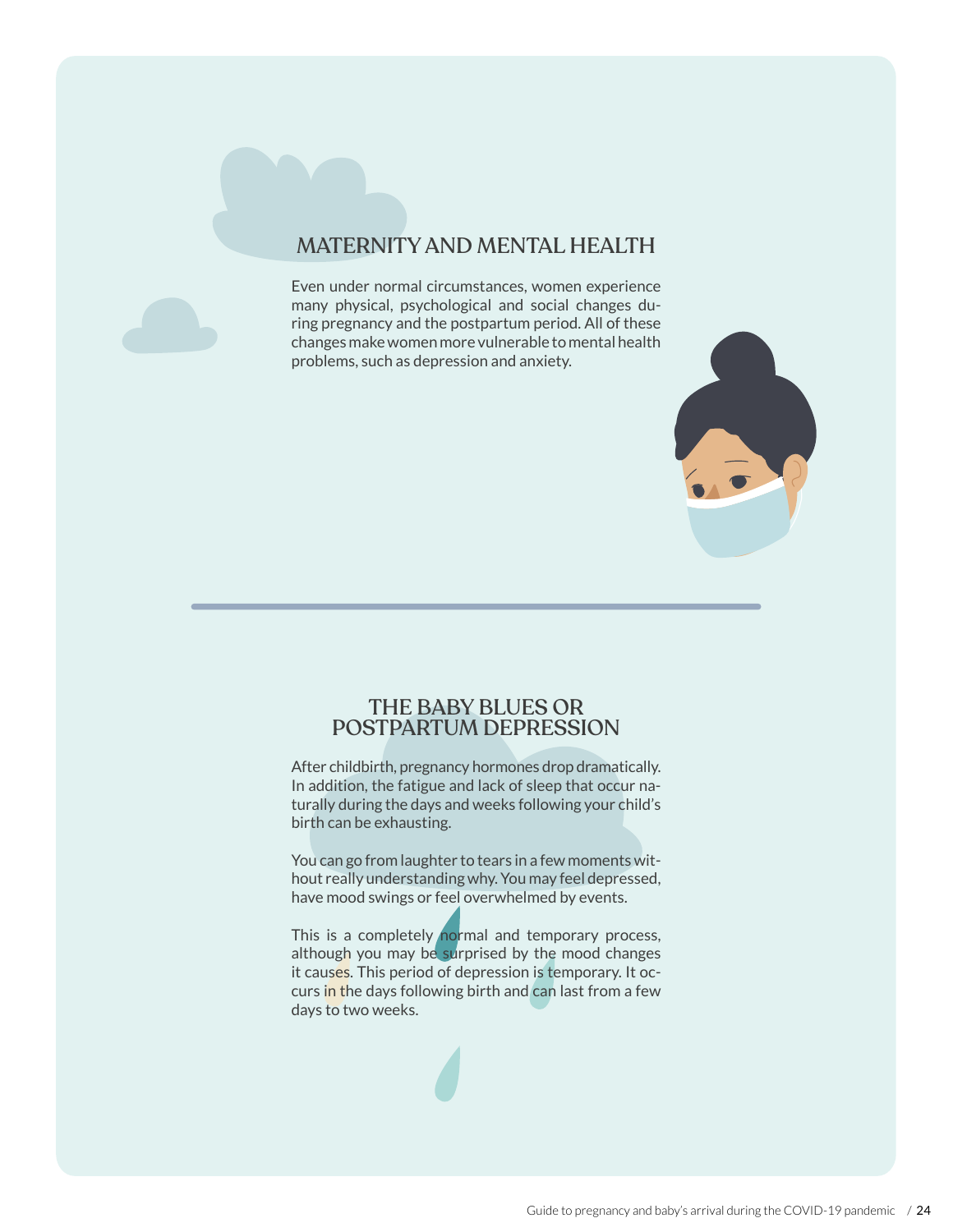#### WHEN THE BLUES DRAG ON…

If this temporary depression lasts for more than two weeks, and you continue to feel worse, sadder and more irritable, you may be experiencing postnatal depression.

You're not alone. Nearly one in four mothers who recently gave birth report feelings consistent with postpartum depression. Postnatal depression is quite common and can appear from two weeks to a year after birth, affecting up to one in five women.

Symptoms of postnatal depression vary. They include:

- Feeling sad and/or irritable
- Loss of interest or pleasure in activities you used to enjoy
- Drop or increase in appetite
- Insomnia or increased need for sleep
- Extreme fatigue, loss of energy, feeling overwhelmed
- A sense of worthlessness or guilt (feeling like a bad mother, difficulty bonding with your child)
- Recurrent thoughts of death, suicidal thoughts

In addition to being painful for the new mother, postnatal depression can have consequences for the child and for the couple. For these reasons it's important to not hesitate to ask for help. There is no shame in depression, and it can happen to anyone.

#### **If you're not well, talk to a health care professional.**

Your spouse or a family caregiver can also provide valuable support after childbirth and can be especially helpful if you think you may be experiencing depression, or the baby blues.

#### Tips for promoting your well-being during physical distancing

- $\bullet$  Get remote support: talk to family and friends by phone, text messages and apps like FaceTime, Skype, etc.
- Make time for yourself
- Do fun activities; go outdoors
- $\cdot$  Ask loved ones who don't live with you for help with things that don't require contact: meal preparation, walking your dog, etc.
- Have family and friends do your shopping and errands: groceries, drugstore, etc.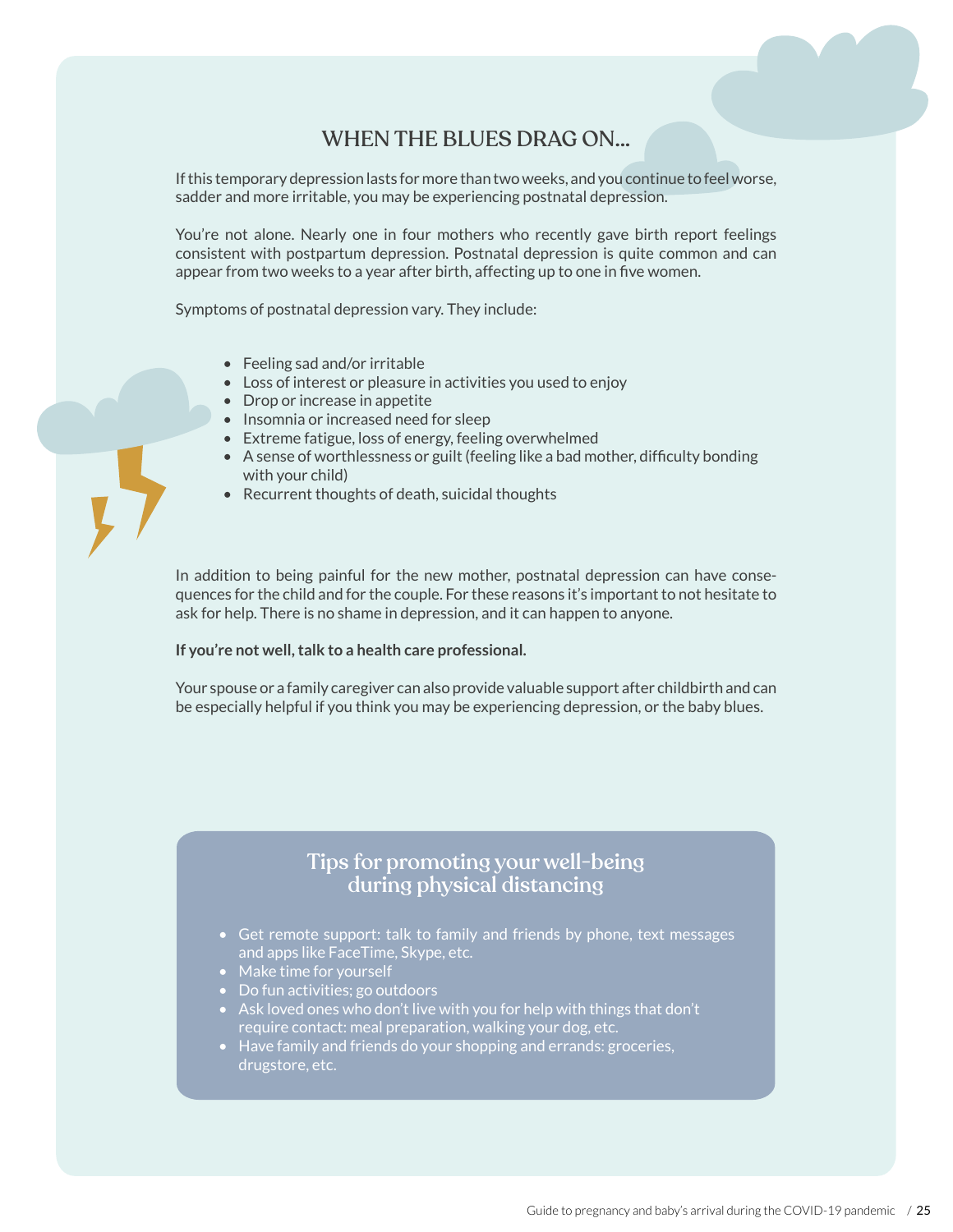

# **VACCINATION COVID-19**

The COVID-19 vaccine is now available to pregnant women who can make an appointment at one of the province's vaccination centers. Since the data are reassuring, it is recommended that women get vaccinated as soon as possible in order to acquire immunity against the virus.

With more data available regarding their administration during pregnancy, **messenger RNA vaccines**, such as those manufactured by **Moderna and Pfizer, are preferred for pregnant women.**

These vaccines are safe at all stages of pregnancy. Pregnant women are advised to **receive both doses of the vaccine before their third trimester of pregnancy**, as the risk of severe respiratory distress may be higher during this period.

## **EFFECTS ON THE NEWBORN**

The COVID-19 vaccine is safe for the fetus and for the newborn who is breastfed, causing no abnormalities or malformations. Several studies have shown that antibodies produced by the mother during pregnancy pass through the placenta. These antibodies are present in the umbilical cord, especially if the pregnant woman has received two doses of one of the COVID-19 vaccines. These antibodies may have a protective effect on the newborn, although this effect has not yet been studied.

## **VACCINATION WHILE BREASTFEEDING**

It is recommended that women who are breastfeeding get vaccinated while continuing to breastfeed as usual. It is safe to breastfeed even right after receiving the vaccine.

> Vaccination is an individual choice. Do not hesitate to discuss your questions with your health professional, who will be able to assess the benefits and risks of exposure to the virus based on your personal situation.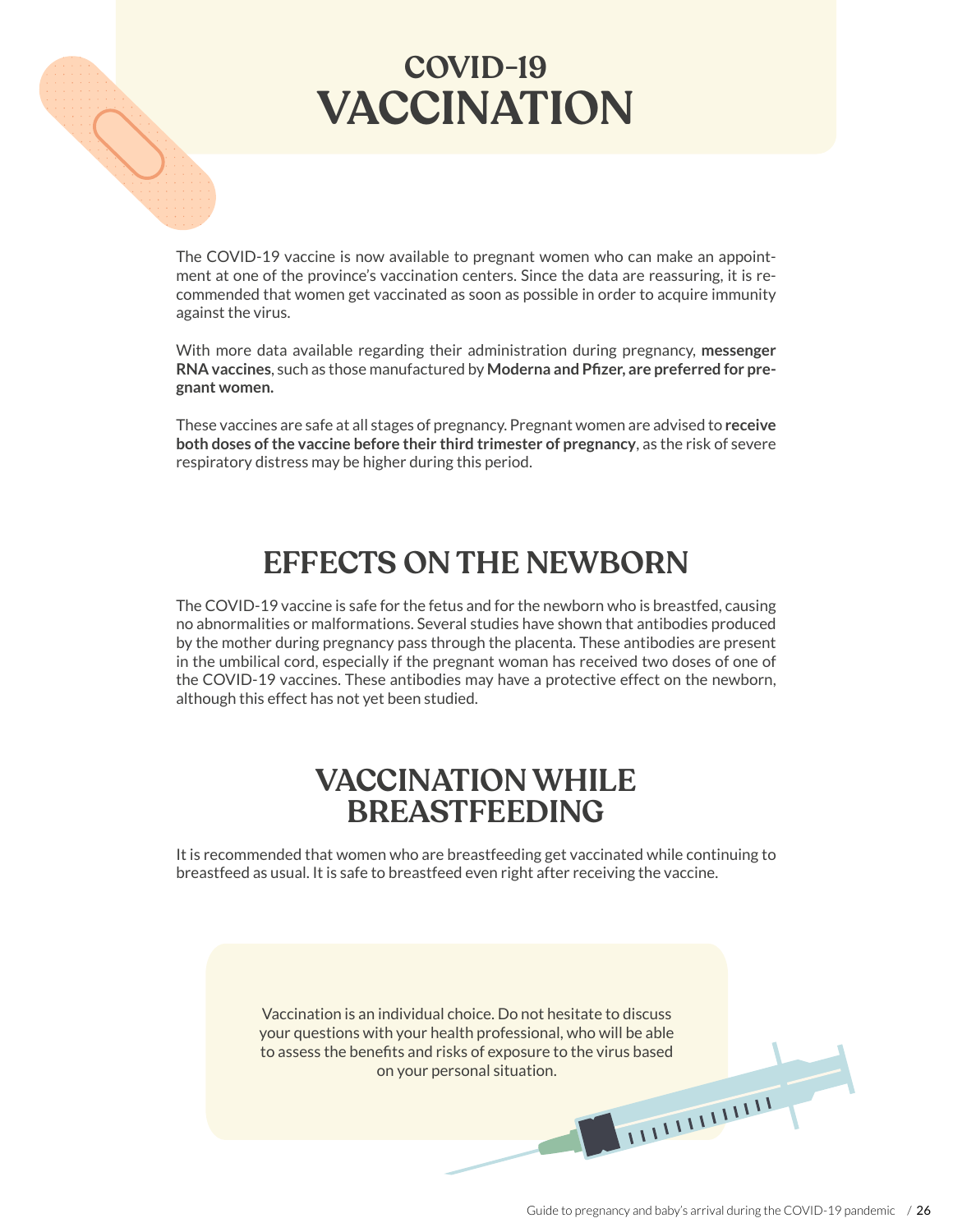# **RESOURCES**

## **RESOURCES TO SUPPORT YOU DURING AND AFTER PREGNANCY**

### GENERAL RESOURCES

In order to provide support to women and those who accompany them throughout pregnancy and the postnatal period in general, the following resources can be helpful:

- From Tiny Tot to Toddler: a practical guide for parents from pregnancy to age two [\(web version\)](https://www.inspq.qc.ca/en/tiny-tot/)
- Quebec perinatal resource centres
- Family resource centres
- Perinatal organizations
- Community breastfeeding resources
- Institut national de santé publique du Québec: [www.inspq.qc.ca/informa](http://www.inspq.qc.ca/information-perinatale)[tion-perinatale](http://www.inspq.qc.ca/information-perinatale)

With the pandemic, organizations are offering alternative services, such as information videos or internet-based workshops, to prepare for childbirth.

### ADDITIONAL SUPPORT

The current situation is unusual. It may be difficult for you to think about anything other than COVID-19 or you may be isolating yourself more than necessary. The emotions and stress that the pandemic generates can mean that you need extra support. There is absolutely no shame in this.

If you need extra support, you can:

- Talk about your emotions and what you are going through with your spouse or significant other
- Discuss this with your health care professional (telemedicine allows some professionals to provide consultations remotely)
- Contact the Info-Santé and Info-Social line by dialing 811
- Contact the reception desk of your CISSS or CIUSSS
- Get in touch with aid agencies that are there for you the 211 ([www.qc.211.ca/en/](http://www.qc.211.ca/en/)) telephone line is a source of information for your neighbourhood organizations.

**In an emergency, call 911.**

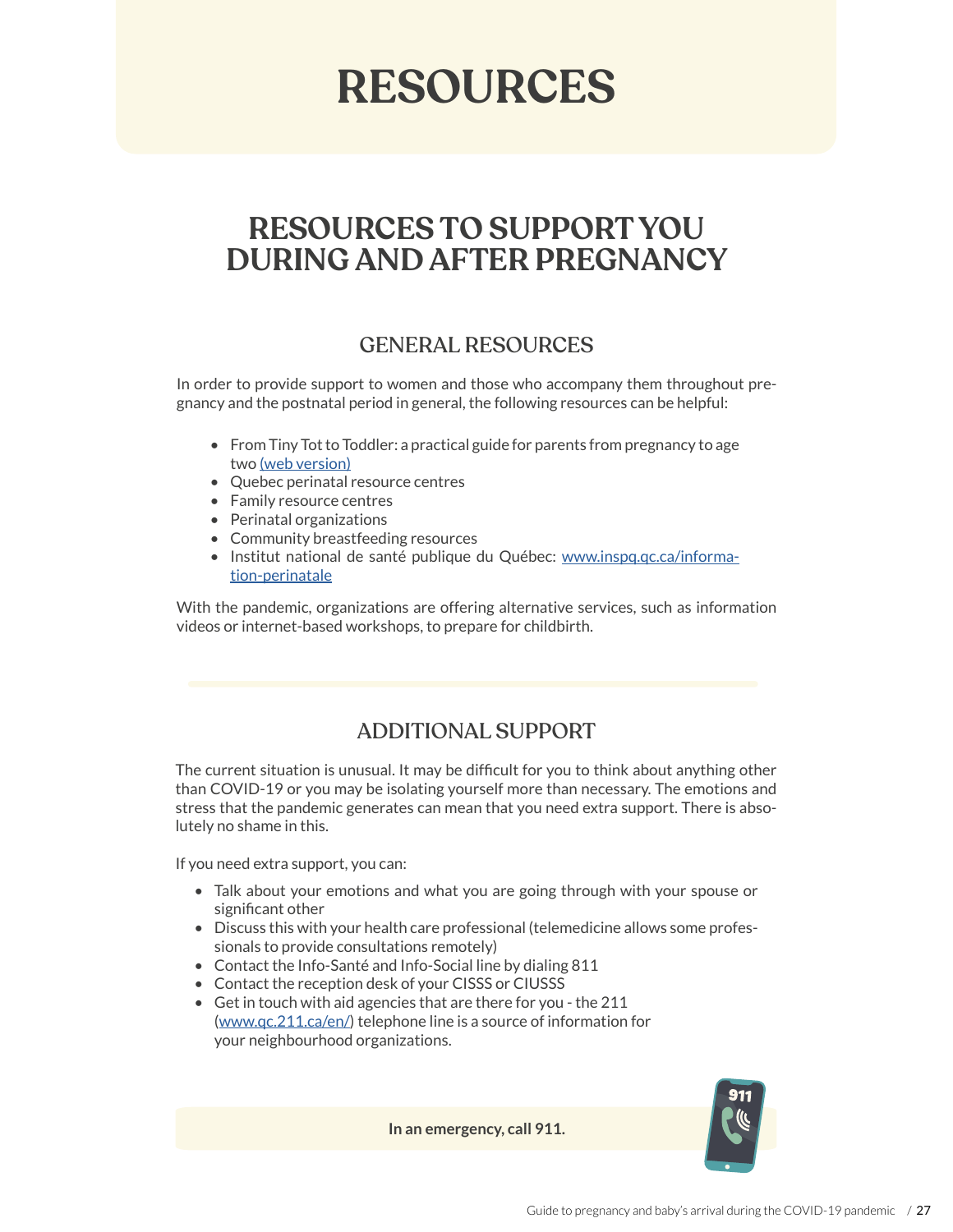## ADDITIONAL INFORMATION

The health care professional or midwife who is monitoring your pregnancy can answer your questions. Staff at the hospital or birthing home can also help you. The CLSC perinatal staff is also available to answer your concerns by phone or during a home visit.

The following resources can provide additional information:

- CHU Sainte-Justine: [chusj.org](https://www.chusj.org/)
- CHU de Québec-Université Laval : [Childbirth](https://www.chudequebec.ca/patient/me-preparer-a-accoucher.aspx)
- CIUSSS de l'Estrie CHUS : [Pregnancy, Birth and Newborn](https://www.santeestrie.qc.ca/en/care-services/themes/grossesse-accouchement/)
- Integrated Health and Social Services University Network for West-Central Montreal : [Pregnancy, Childbirth and Newborns](https://www.ciussswestcentral.ca/programs-and-services/children-families-and-youth/pregnancy-childbirth-and-newborns/) and [Jewish General Hospital's](https://www.jgh.ca/care-services/obstetrics-and-gynecology/family-birthing-centre/)  [Family Birthing Centre](https://www.jgh.ca/care-services/obstetrics-and-gynecology/family-birthing-centre/)
- McGill University Health Centre: [muhc.ca](https://muhc.ca/)
- Montréal West Island Integrated University Health and Social Services Centre : [Pregnancy and Perinatal Services](https://ciusss-ouestmtl.gouv.qc.ca/en/care-services/departments-programs/pregnancy-and-perinatal-services/)
- [Digital tool Getting Better My Way](https://www.quebec.ca/en/health/health-issues/a-z/2019-coronavirus/getting-better-my-way-digital-tool/), from the Ministère de la Santé et des Services sociaux
- The Government of Quebec: Pregnancy, delivery and the postnatal period during [the coronavirus disease \(COVID-19\) pandemic](https://www.quebec.ca/en/health/health-issues/a-z/2019-coronavirus/information-for-pregnant-women-coronavirus-covid-19/)
- [The Government of Quebec](https://www.quebec.ca/en/health/health-issues/a-z/2019-coronavirus/)

In addition, public health authorities in different regions are reliable sources of information on COVID-19.